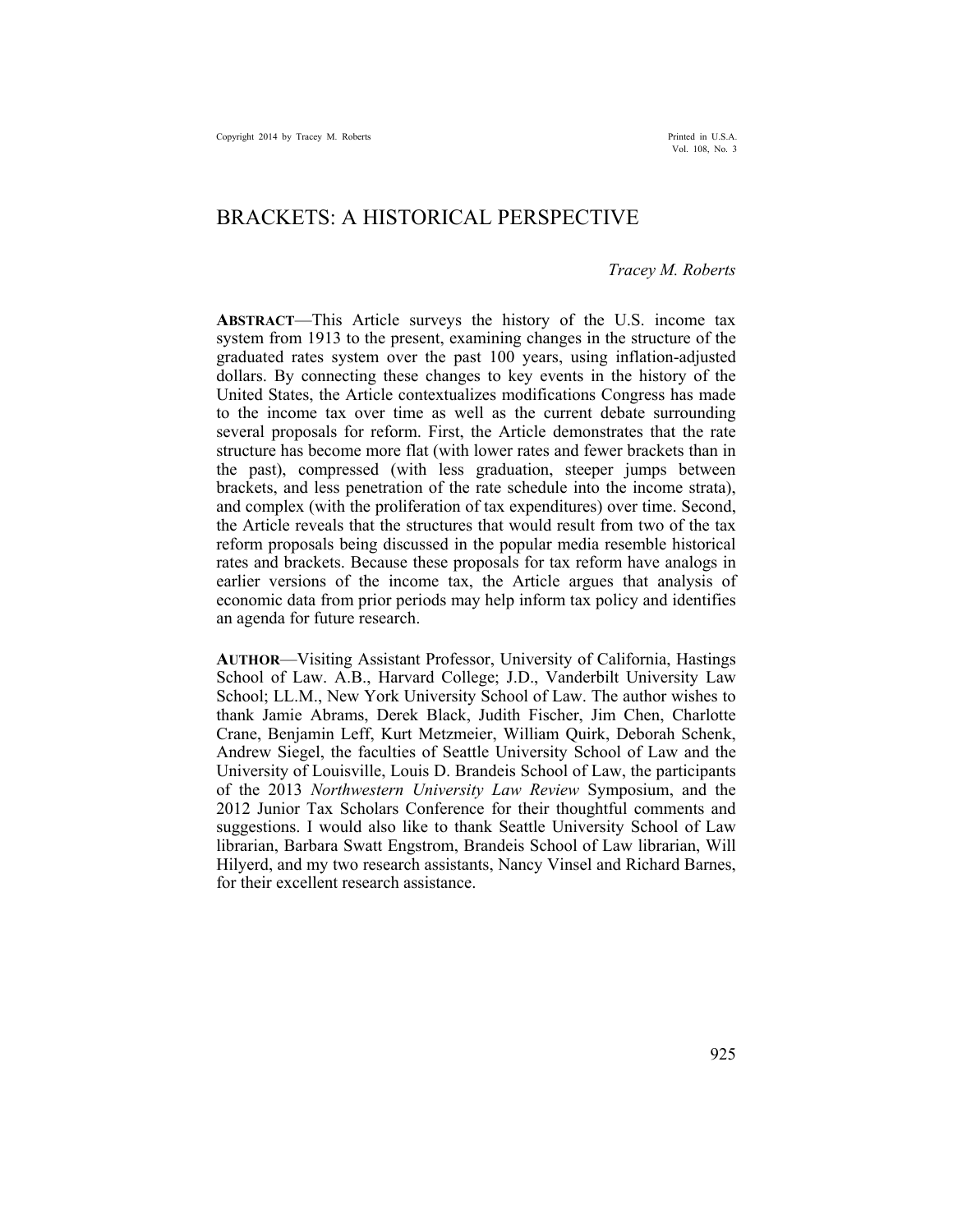| L  | THE COMPRESSION AND FLATTENING OF THE PROGRESSIVE RATES STRUCTURE 927 |                             |  |  |  |  |
|----|-----------------------------------------------------------------------|-----------------------------|--|--|--|--|
|    | $A_{\cdot}$                                                           |                             |  |  |  |  |
|    | B.                                                                    |                             |  |  |  |  |
|    | $\mathcal{C}$                                                         | Changes in the Zero Bracket |  |  |  |  |
|    | D.                                                                    |                             |  |  |  |  |
|    | E                                                                     |                             |  |  |  |  |
|    | $\overline{F}$                                                        |                             |  |  |  |  |
| H. | HISTORICAL ANALOGS TO CURRENT PROPOSALS FOR TAX REFORM 950            |                             |  |  |  |  |
|    |                                                                       |                             |  |  |  |  |

### **INTRODUCTION**

The U.S. Income Tax celebrated its 100th anniversary in 2013. It is customary under such circumstances to revisit significant events in the history of an institution and to provide some context for the changes that have occurred over time. This Article is descriptive; it examines and compares the rate structures in effect during the past one hundred years, using inflation-adjusted dollars, and depicts these changes in graphic format. Part I describes the compression and flattening of the progressive rate structure. It describes the changes in the top and bottom marginal rates for ordinary income, the personal exemption and standard deduction, and the number of brackets and their progression into the income strata, noting that the bracket structure has become flatter, more compressed, more complex, and less transparent over time. This Part also contextualizes the major modifications in the rate structures by connecting them to key events in the history of the country. Part II notes the resemblance between historical rate structures and those that would result from implementation of two current proposals for reform, outlining recent empirical research on progressive rate structures based on historical data. It then examines the "millionaire surtax" in light of analogous tax rate structures from the history of the income tax. The Article then concludes, describing an agenda for further study.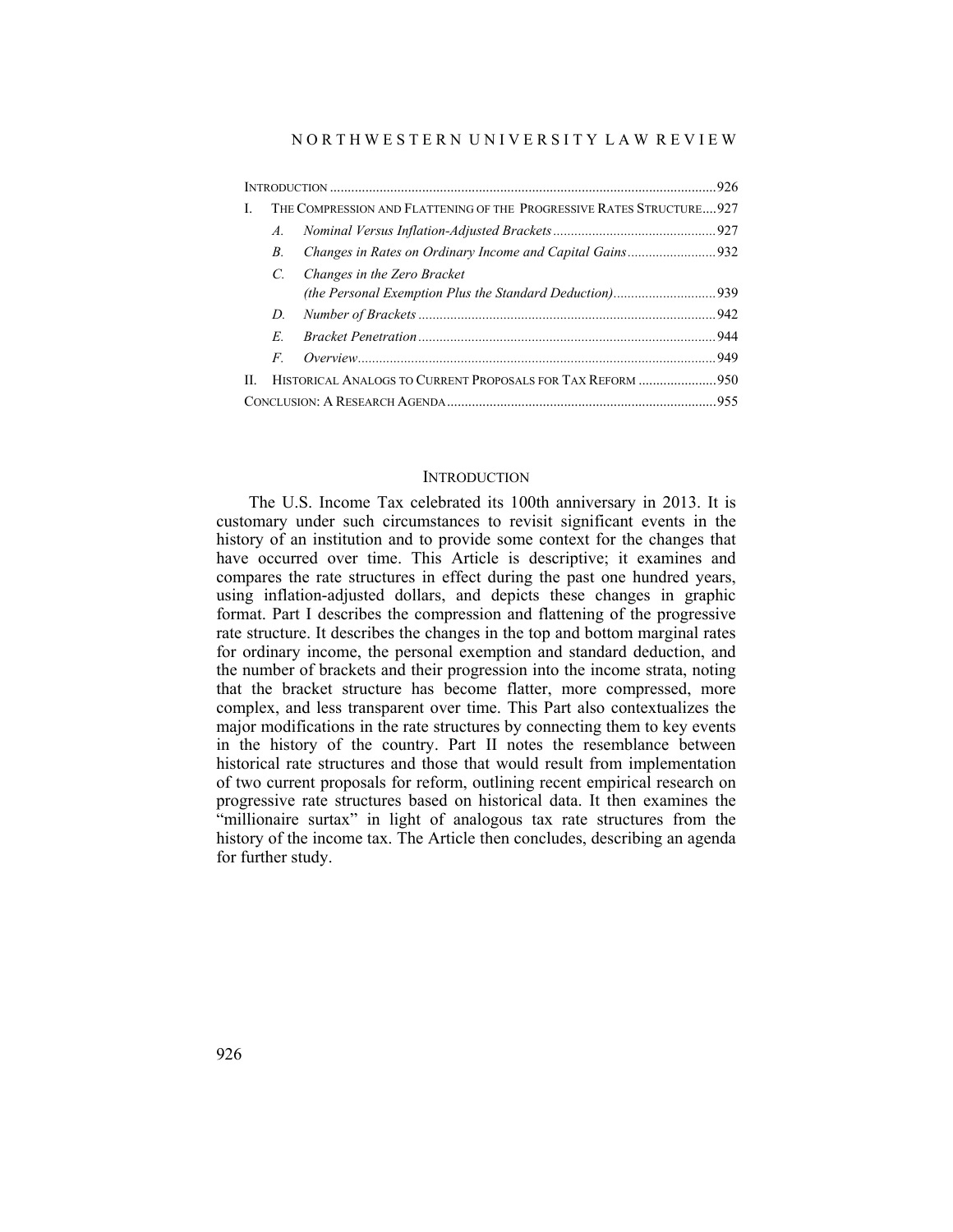# I. THE COMPRESSION AND FLATTENING OF THE PROGRESSIVE RATES STRUCTURE

### *A. Nominal Versus Inflation-Adjusted Brackets*

The income tax is progressive; higher tax rates are imposed on higher<sup>1</sup> levels of an individual's income. To calculate taxable income, we identify an individual's adjusted gross income,<sup>2</sup> subtract the standard deduction (or itemized deductions, subject to certain limitations)<sup>3</sup> and the personal exemption.<sup>4</sup> We then segregate ordinary income from capital gains and apply different rates to each successive traunch of ordinary income.<sup>5</sup> Capital gains are subject to a separate rate schedule under I.R.C.  $\S$  1(h).<sup>6</sup> Historically, in enacting income tax legislation, Congress has denominated in fixed dollar amounts the income levels to which the different tax rates would apply. Figure 1 sets forth in nominal dollars the taxable income levels to which the successive rates would be applied for 1913, 1963, and 2013. In the 1960s the exemption amounts appear to be lower, the rates appear to be much higher, and there are more brackets (twenty-four different rates instead of seven) applied across the income spectrum.<sup>7</sup>

In general, higher rates are applied to higher levels of income, but from 1988 to 1990 a lower rate (28%) was applied to the top income bracket, while the middle bracket was taxed at a higher rate (33%). *U.S. Federal Individual Income Tax Rates History, 1862–2013 (Nominal and Inflation-Adjusted Brackets)*, TAX FOUND., http://taxfoundation.org/article/us-federal-individual-income-tax-rates-history-1913-2013-nominal-and-inflation-adjusted-brackets (last updated Oct. 17, 2013).

<sup>2</sup> Adjusted gross income is reached by subtracting above-the-line deductions listed in § 62 (relating primarily to business expenses and other key investments made to generate income over time) from gross income, defined in § 61. I.R.C. §§ 61–62 (2012).<br><sup>3</sup> *Id.* § 63.<br><sup>4</sup> *Id.* § 151.<br>5 *Id.* § 1.

<sup>&</sup>lt;sup>6</sup> Space constraints limit the inclusion of a capital gains analysis. Most of the taxpayers that would be reporting capital gains are in the top quintile of income. *See The Distribution of Major Tax Expenditures in the Individual Income Tax System*, CONGRESSIONAL BUDGET OFFICE (May 29, 2013), http://www.cbo.gov/publication/43768 ("[The] CBO estimates that more than 90 percent of the benefits of reduced tax rates on capital gains and dividends will accrue to households in the highest income quintile in 2013, with almost 70 percent going to households in the top percentile.") *See also* Benjamin H. Harris, *Capital Income by Tax Treatment*, 127 TAX NOTES 573, 573 (2010) (based on a simulation model). For the other four quintiles, wages are the primary source of income (which are taxed at ordinary income rates), retirement assets are often held in tax-deferred vehicles such as IRAs and  $§$  401(k) plans (which defer tax on income saved for retirement, but charge ordinary rates on that income as it is drawn down), and their main capital assets are primary residences, which on sale currently enjoy the exclusion of the first \$250,000 in capital gains for an individual and an exclusion of up to \$500,000 in capital gains for a married couple under I.R.C. § 121. 7 *Historical Individual Income Tax Parameters*, TAX POL'Y CENTER, URB. INST. & BROOKINGS

INSTITUTION (Apr. 10, 2013), http://www.taxpolicycenter.org/taxfacts/displayafact.cfm?Docid=543; *Historical Standard Deduction*, TAX POL'Y CENTER, URB. INST. & BROOKINGS INSTITUTION (Apr. 1, 2013), http://www.taxpolicycenter.org/taxfacts/displayafact.cfm?DocID=171&Topic2id=30&Topic3 id=39; *U.S. Federal Individual Income Tax Rates History*, *supra* note 1.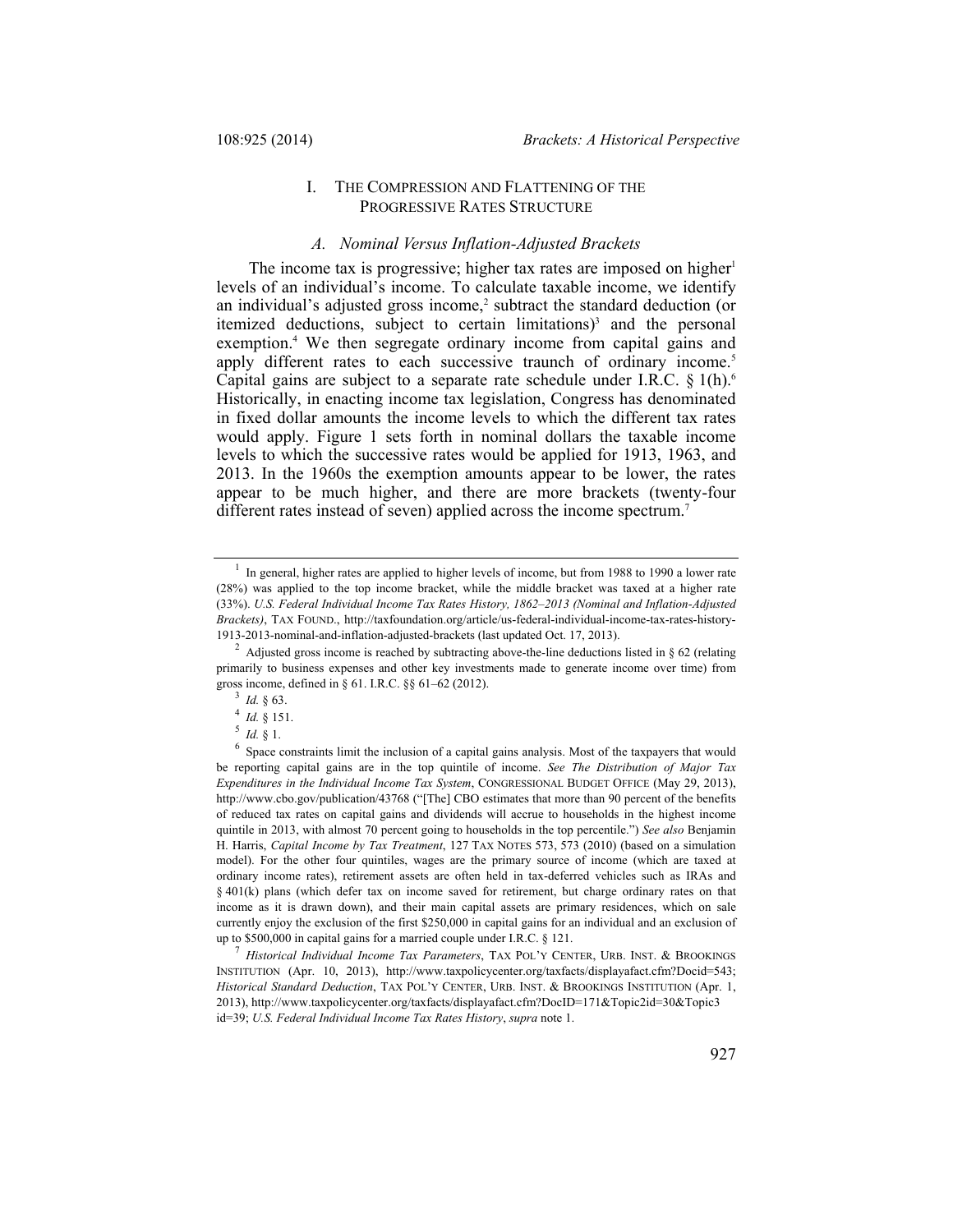# N O R T H W E S T E R N U N I V E R S I T Y L A W R E V I E W

| <b>Nominal</b><br><b>Brackets</b>     | 1913   |                         | 1963  |                        | 2013     |                         |
|---------------------------------------|--------|-------------------------|-------|------------------------|----------|-------------------------|
| Personal<br>Exemption                 | \$3000 |                         | \$600 |                        | \$3900   |                         |
| Standard<br>Deduction                 | N/A    |                         | \$60  |                        | \$6100   |                         |
| Total PE +<br>SD (0%                  |        |                         |       |                        |          |                         |
| <b>Bracket</b> on<br>Gross<br>Income) | \$3000 |                         | \$660 |                        | \$10,000 |                         |
| <b>Rates on</b>                       | Rate   | <b>On Taxable</b>       | Rate  | <b>On Taxable</b>      | Rate     | <b>On Taxable</b>       |
| <b>Taxable</b>                        |        | <b>Income of</b>        |       | <b>Income of</b>       |          | <b>Income of</b>        |
| <b>Income</b>                         |        |                         |       |                        |          |                         |
| 1 <sup>st</sup> Bracket               | $1\%$  | $$0 - $20,000$          | 20%   | $$0 - $2000$           | 10%      | $$0 - $8925$            |
| $2nd$ Bracket                         | 2%     | $$20,000-$<br>\$50,000  | 22%   | $$2000-$<br>\$4000     | 15%      | \$8925-<br>\$36,250     |
| 3rd Bracket                           | 3%     | \$50,000-<br>\$75,000   | 26%   | $$4000-$<br>\$6000     | 25%      | $$36,2550-$<br>\$87,850 |
| 4 <sup>th</sup> Bracket               | 4%     | \$75,000-<br>\$100,000  | 30%   | $$6000-$<br>\$8000     | 28%      | \$87,850-<br>\$183,2550 |
| 5 <sup>th</sup> Bracket               | 5%     | \$100,000-<br>\$250,000 | 34%   | \$8000-<br>\$10,000    | 33%      | \$183,250-<br>\$398,350 |
| $6th$ Bracket                         | 6%     | \$250,000-<br>\$500,000 | 38%   | $$10,000-$<br>\$12,000 | 35%      | \$398,350-<br>\$400,000 |
| $7th$ Bracket                         | 7%     | Over<br>\$500,000       | 43%   | $$12,000-$<br>\$14,000 | 39.6%    | Over<br>\$400,000       |
| 8 <sup>th</sup> Bracket               | N/A    | N/A                     | 47%   | $$14,000-$<br>\$16,000 | N/A      | N/A                     |
| 24 <sup>th</sup> Bracket              | N/A    | N/A                     | 91%   | Over<br>\$200,000      | N/A      | N/A                     |

# FIGURE 1: NOMINAL BRACKETS (PERSONAL EXEMPTION, STANDARD DEDUCTIONS, AND RATES FOR BRACKETS IN NOMINAL DOLLARS)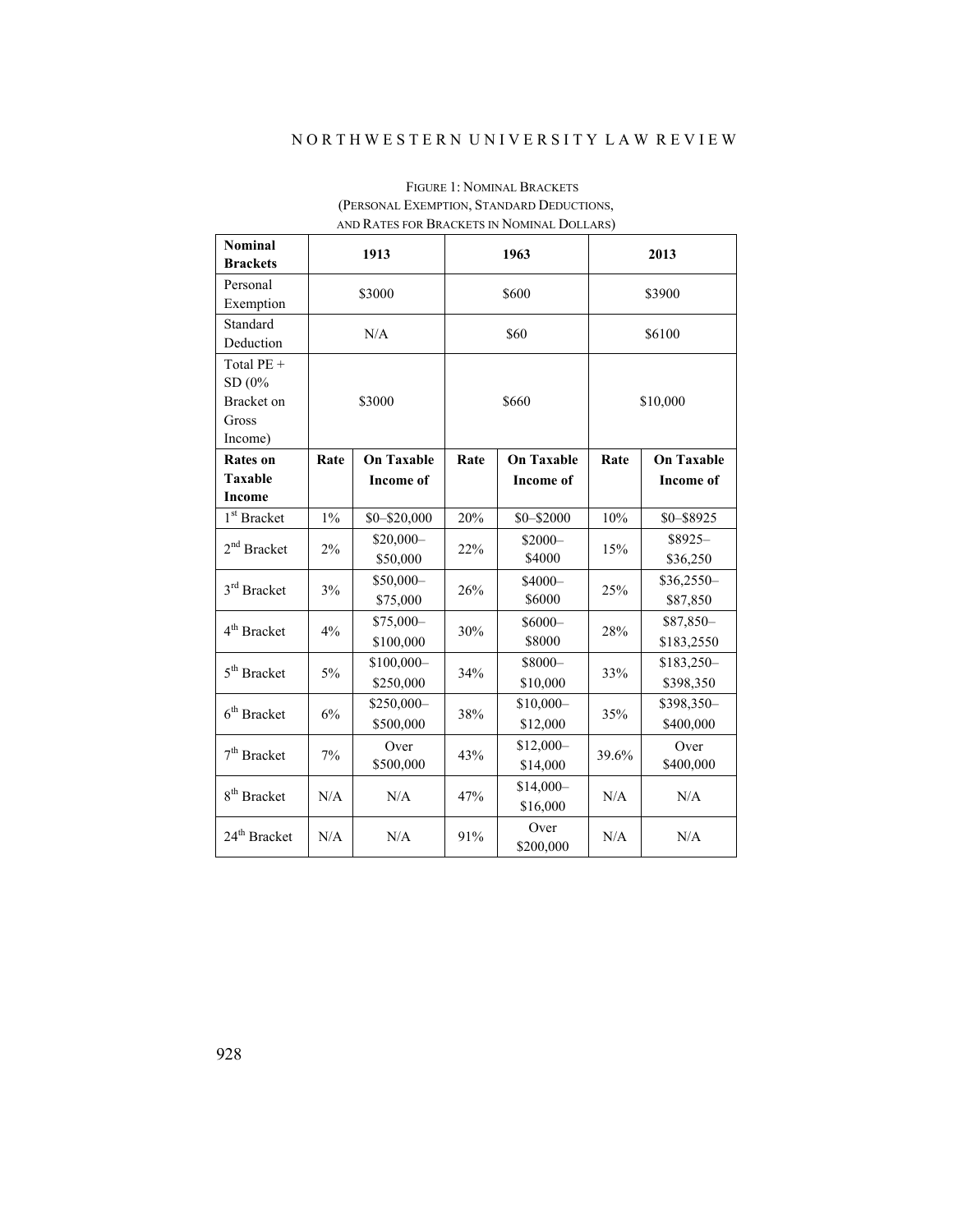Nominal brackets mask some of the dramatic changes that have been made to the bracket structures, however, because they do not account for inflation. When the dollar amounts for the brackets, $8$  the standard deduction<sup>9</sup> and the personal exemption<sup>10</sup> are adjusted for inflation,<sup>11</sup> comparisons can be made between these parameters over the one-hundredyear period. The income tax has undergone a dramatic transformation over time.

adjusted for inflation throughout the Article to reflect 2013 dollars based on the average CPI-U for each year published by the Department of Labor, Bureau of Labor Statistics. *CPI Inflation Calculator*, *supra*  note 8; *Historical Individual Income Tax Parameters*, *supra* note 7.<br><sup>11</sup> Many methods may be used to adjust for inflation. *See Jim Chen, The Price of Macroeconomic* 

<sup>8</sup> Nominal brackets for the calendar years 1913 through 2013 were obtained from the Tax Foundation. *See U.S. Federal Individual Income Tax Rates History*, *supra* note 1. The nominal brackets were then adjusted for inflation to reflect 2013 dollars based on the average Consumer Price Index for All Urban Consumers (CPI-U) published by the Department of Labor, Bureau of Labor Statistics for each year. The consumer price index represents changes in prices of all goods and services purchased for consumption by urban households. The CPI-U index value has been calculated every year since 1913. *See generally* BUREAU OF LABOR STATISTICS, U.S. DEP'T OF LABOR, BLS HANDBOOK OF METHODS ch. 17 (2007), *available at* http://www.bls.gov/opub/hom/pdf/homch17.pdf (providing a detailed overview of the Consumer Price Index). An inflation calculator is available from the Bureau of Labor Statistics. *See CPI Inflation Calculator*, BUREAU LAB. STATS., U.S. DEP'T OF LAB., http://www.bls.gov/data/inflation\_calculator.htm (last visited June 1, 2014). Since the initial research was performed, the Tax Foundation has posted its own set of inflation-adjusted brackets using other

methodologies.<br><sup>9</sup> In 1944, when the standard deduction was introduced, it was set at 10% of adjusted gross income up to a maximum of \$1000. Individual Income Tax Act of 1944, Pub. L. No. 315, § 9, 58 Stat. 231, 236. In 1964, Congress introduced a minimum standard deduction of \$200 plus \$100 for each exemption, up to a maximum of \$1000. Revenue Act of 1964, Pub. L. No. 88-272, §141(a), (c), 78 Stat. 19, 23. The historical values for the standard deduction from 1970 through 2013 were obtained from the Tax Policy Center and adjusted for inflation throughout the Article to reflect 2013 dollars based on the average CPI-U published by the Department of Labor, Bureau of Labor Statistics for each year. *CPI Inflation Calculator*, *supra* note 8; *Historical Standard Deduction*, *supra* note 7.<br><sup>10</sup> The historical values for the personal exemption were obtained from the Tax Policy Center and

*Imprecision: How Should the Law Measure Inflation?*, 54 HASTINGS L.J. 1375, 1403–29 (2003) (describing the strengths, weaknesses, and differences between the Consumer Price Index published by the Department of Labor Bureau of Labor Statistics and the Implicit Price Deflator published by the Department of Commerce Bureau of Economic Analysis). However, Congress has, by statute, specifically authorized the Commissioner of Internal Revenue to use the CPI-U to index the income tax brackets for inflation. *See* I.R.C. § 1(f)(5). The Internal Revenue Code does authorize other indices for other inflation adjustments. *See* Chen, *supra*, at 1406–07. For example, the Internal Revenue Code authorizes the use of the Implicit Price Deflator for adjusting the phaseout of tax credits for production of electricity for renewable energy and production of alternative fuels. *Id.* at 1407; *see also* I.R.C. §§ 43(b)(3)(B), 45(e)(2)(B).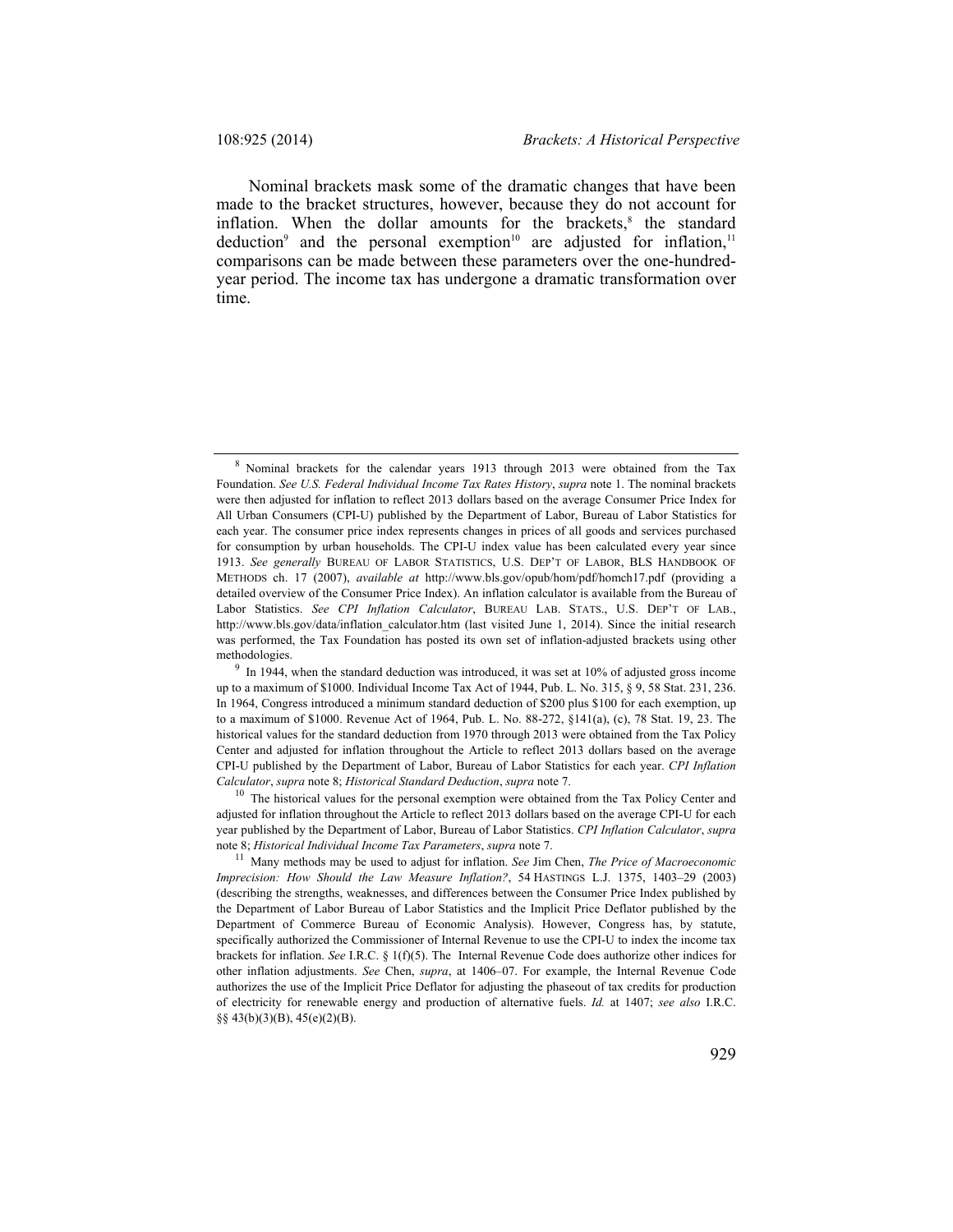### N O R T H W E S T E R N U N I V E R S I T Y L A W R E V I E W

| <b>Inflation-</b><br><b>Adjusted</b><br><b>Brackets</b> | 1913     |                               | 1963   |                                  | 2013     |                         |
|---------------------------------------------------------|----------|-------------------------------|--------|----------------------------------|----------|-------------------------|
| Personal<br>Exemption                                   | \$70,593 |                               | \$457  |                                  | \$3900   |                         |
| Standard<br>Deduction                                   | N/A      |                               | \$4568 |                                  | \$6100   |                         |
| Total $PE +$<br>SD(0%<br>Bracket on<br>Gross<br>Income) | \$70,593 |                               | \$5025 |                                  | \$10,000 |                         |
| <b>Rates</b> on                                         | Rate     | <b>On Taxable</b>             | Rate   | <b>On Taxable</b>                | Rate     | <b>On Taxable</b>       |
| Taxable<br>Income                                       |          | <b>Income of</b>              |        | <b>Income of</b>                 |          | <b>Income of</b>        |
| $\overline{1}^{\text{st}}$ Bracket                      | $1\%$    | \$0-\$470,620                 | 20%    | $$0 - $15,226$                   | 10%      | \$0-\$8925              |
| $2nd$ Bracket                                           | 2%       | $$470,620-$<br>\$1,176,551    | 22%    | $$15,226-$<br>\$30,452           | 15%      | $$8925-$<br>\$36,250    |
| 3 <sup>rd</sup> Bracket                                 | 3%       | $$1,176,551-$<br>\$1,764,826  | 26%    | $$30,452-$<br>\$45,678           | 25%      | \$36,2550-<br>\$87,850  |
| 4 <sup>th</sup> Bracket                                 | 4%       | $$1,764,826-$<br>\$2,353,101  | 30%    | $$45,\overline{678}$<br>\$60,904 | 28%      | \$87,850-<br>\$183,2550 |
| 5 <sup>th</sup> Bracket                                 | $5\%$    | $$2,353,101-$<br>\$5,882,753  | 34%    | $$60,025-$<br>\$76,130           | 33%      | \$183,250-<br>\$398,350 |
| $6th$ Bracket                                           | 6%       | $$5,882,753-$<br>\$11,765,505 | 38%    | $$76,130-$<br>\$91,356           | 35%      | \$398,350-<br>\$400,000 |
| $7th$ Bracket                                           | $7\%$    | Over<br>\$11,765,505          | 43%    | \$91,356-<br>\$106,582           | 39.6%    | Over<br>\$400,000       |
| 8 <sup>th</sup> Bracket                                 | N/A      | N/A                           | 47%    | $$106,582-$<br>\$121,808         | N/A      | N/A                     |
| 24 <sup>th</sup> Bracket                                | N/A      | N/A                           | 91%    | Over<br>\$1,522,595              | N/A      | N/A                     |

FIGURE 2: PERSONAL EXEMPTION, STANDARD DEDUCTION, AND RATES FOR BRACKETS IN INFLATION-ADJUSTED DOLLARS

Using the inflation-adjusted dollars set forth in Figure 2, it becomes apparent that the initial income  $\text{tax}^{\text{12}}$  was low, relatively flat, and applied only to very-high-income taxpayers. The first \$3000 of gross income, approximately \$70,600 in 2013 dollars, were exempt. The legislation imposed a "normal" tax of 1% on taxable incomes of up to \$20,000 (or \$470,620 in 2013 dollars), and an additional "surtax" at graduated rates of 1% to 6% on higher levels of income.13 This seven-bracket progressive rate structure extended very far into the income spectrum, with the top rate of

<sup>&</sup>lt;sup>12</sup> Act of Oct. 3, 1913, Pub. L. No. 63-16, § 2, 38 Stat. 114, 166–81.<br><sup>13</sup> JOHN F. WITTE, THE POLITICS AND DEVELOPMENT OF THE FEDERAL INCOME TAX 78 (1985).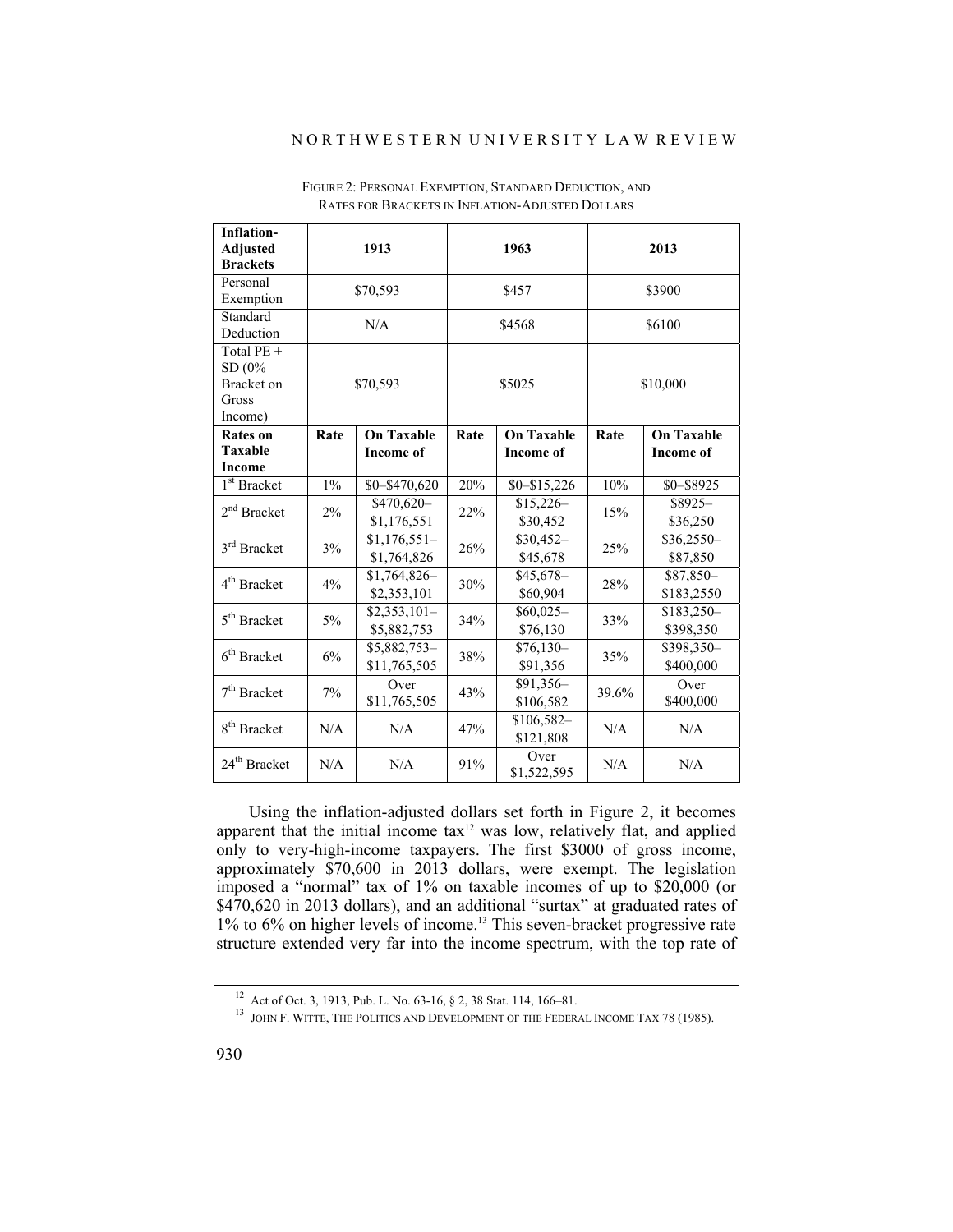7% applied to taxable income in excess of \$500,000 (or \$11,765,505 in 2013 dollars).

By 1963, the mid-century mark, however, the income tax had transformed from a "class tax" to a "mass tax" with a significantly broader base.14 The personal exemption, to which a standard deduction had been added, exempted the first \$660 in income from taxation, the equivalent of \$5025 in 2013 dollars. The rate structure had also become far more progressive, applying twenty-four different rates across the income strata, beginning with a steep bottom rate of 20% applied to taxable income up to \$2000 (\$15,226 in 2013 dollars). The top rate of 91% was applied to income above \$200,000 (\$1,522,595 in 2013 dollars).

In 2013, the standard deduction and the personal exemption excluded the first \$10,000 of gross income. Seven brackets, 10%, 15%, 25%, 28%, 33%, 35%, and 39.6% were applied to successive traunches of income, with the 10% bottom rate applied to taxable incomes up to \$8925, and a top rate of 39.6% applied to taxable income above \$400,000 in 2013 dollars. The three different rate structures are depicted in Figure 3, to facilitate comparison.<sup>15</sup>

<sup>&</sup>lt;sup>14</sup> STEVEN A. BANK, KIRK J. STARK & JOSEPH J. THORNDIKE, WAR AND TAXES, at xiv, xix n.12 (2008) [hereinafter BANK ET AL.] (citing Carolyn C. Jones, *Class Tax to Mass Tax: The Role of Propaganda in the Expansion of the Income Tax During World War II*, 37 BUFF. L. REV. 685, 686

<sup>(1989)). 15</sup> There are a number of simplifying assumptions that have been applied throughout this Article to promote comparison, to ensure consistent treatment of the tax parameters over time, and to facilitate graphing the changes in the parameters. First, the Article focuses on taxpayers filing as unmarried individuals. Initially, each individual was liable for tax on his or her own income tax without respect to whether the person was single, married, or the head of a household. Today, the progressive rates are applied to different levels of income based on a taxpayer's filing status as an unmarried individual, a married couple filing jointly, a married couple filing separately, or an unmarried individual acting as the head of a household. *U.S. Federal Individual Income Tax Rates History*, *supra* note 1. Second, in depicting the bracket structures in Figure 3, the Article assumes that above-the-line deductions have already been taken into account to calculate adjusted gross income. Third, for Figure 3 and Figure 10, *infra*, the Article assumes that the standard deduction is taken, since less than 30% of taxpayers itemize. *See* Benjamin H. Harris & Daniel Baneman, *Who Itemizes Deductions?*, 130 TAX NOTES 345, 345 (2011). Finally, the phase-outs for the personal exemption under I.R.C.  $\S$  151 are ignored, the Alternative Minimum Tax under I.R.C. § 55 is not taken into account, and credits are not applied.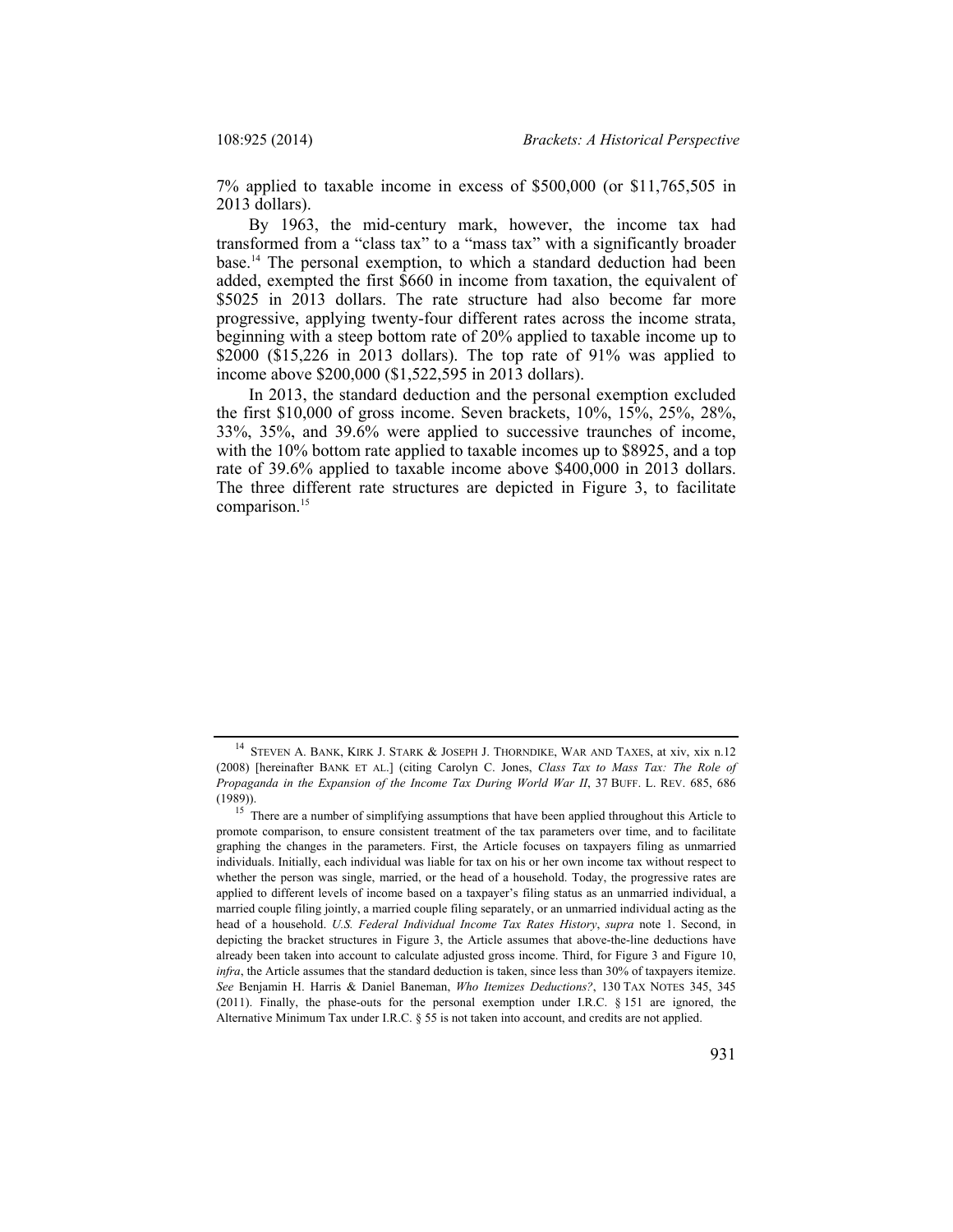### N O R T H W E S T E R N U N I V E R S I T Y L A W R E V I E W



FIGURE 3: BRACKET STRUCTURES FROM 1913, 1963, AND 2013 APPLIED TO ADJUSTED GROSS INCOME IN 2013 DOLLARS (THOUSANDS)

During the first half century, the income tax structure transformed from a relatively low and very modestly progressive tax levied only on the wealthiest classes to a broad-based tax that included virtually all wage earners and imposed highly progressive rates across the income spectrum. During the last half century, however, the rate progression has contracted significantly, with the income tax becoming more flat and the bracket structure becoming more compressed. The following sections clarify these trends by focusing on the following tax parameters: the changes in the top and bottom rates on ordinary income, the capital gains rate, the zero rate (the amount of income on which no income tax is paid due to the personal exemption and standard deduction), the number of brackets, and the income levels at which the top and bottom rates were applied. These sections also connect changes in the parameters to key events in the history of the United States over this period.

### *B. Changes in Rates on Ordinary Income and Capital Gains*

The first parameter to examine is the rates themselves. Figure 4 depicts the top and bottom marginal rates for an unmarried individual over the 100-year period the income tax has been in force.<sup>16</sup>

<sup>16</sup> *U.S. Federal Individual Income Tax Rates History*, supra note 1.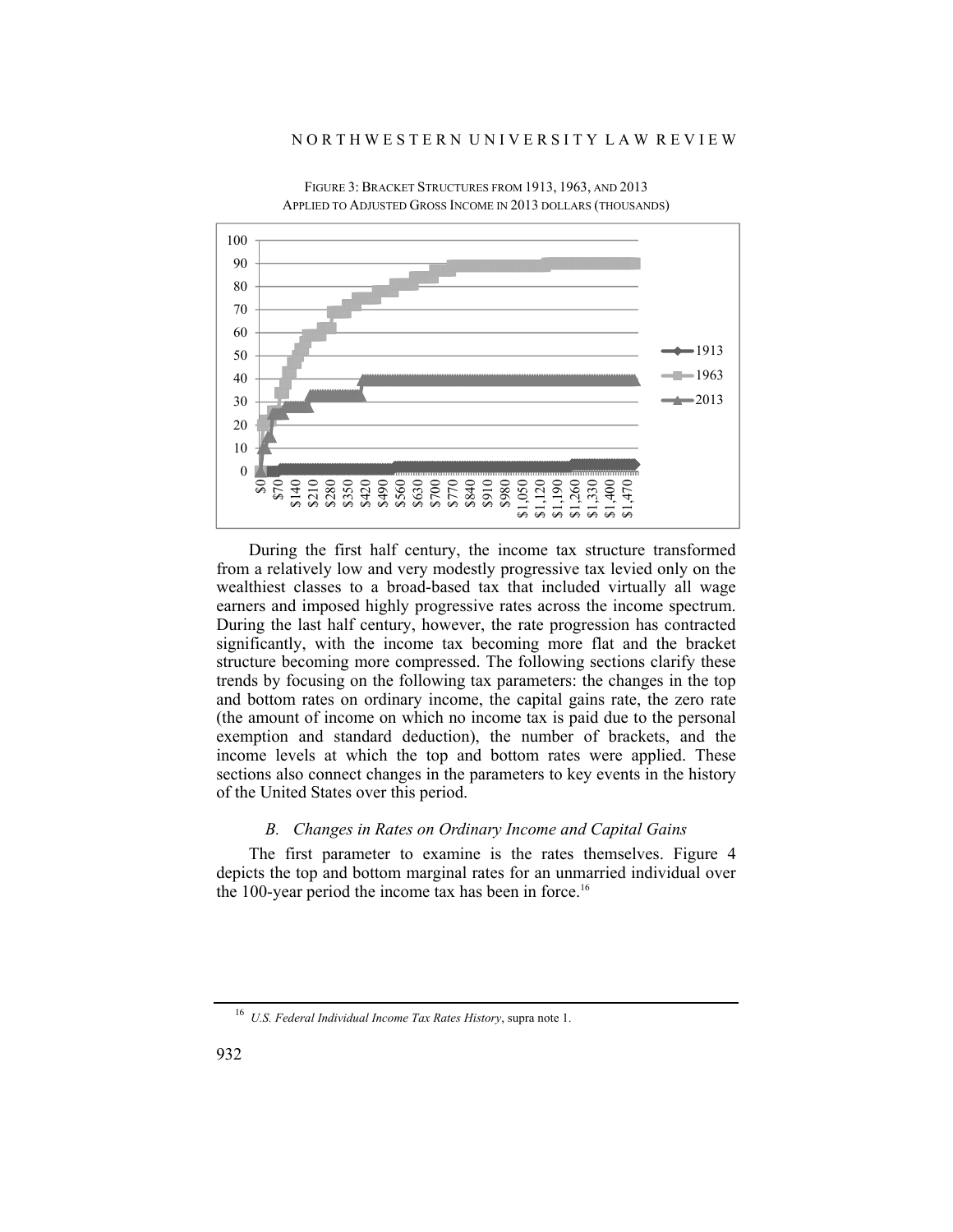

FIGURE 4: TOP AND BOTTOM MARGINAL TAX RATES 1913–2013

The top marginal tax rate provides some indication of the degree to which the income tax has varied over time. Initially the income tax was a "class tax";17 the rates were very modest and applied only to households with the highest incomes, impacting only  $2\%$  of the population.<sup>18</sup> As mentioned above, the first income tax statute provided for a seven-bracket structure of gradually increasing rates starting at 1% and extending to 7%, and was levied on only the highest income taxpayers.19 The days of low rates and high exemptions were short lived, however. The United States soon prepared to enter World War I and Congress raised income tax rates

<sup>&</sup>lt;sup>17</sup> BANK ET AL., *supra* note 14, at xiv.<br><sup>18</sup> *Id.* at 52; WITTE, *supra* note 13.<br><sup>19</sup> *See supra* notes 12–13 and accompanying text.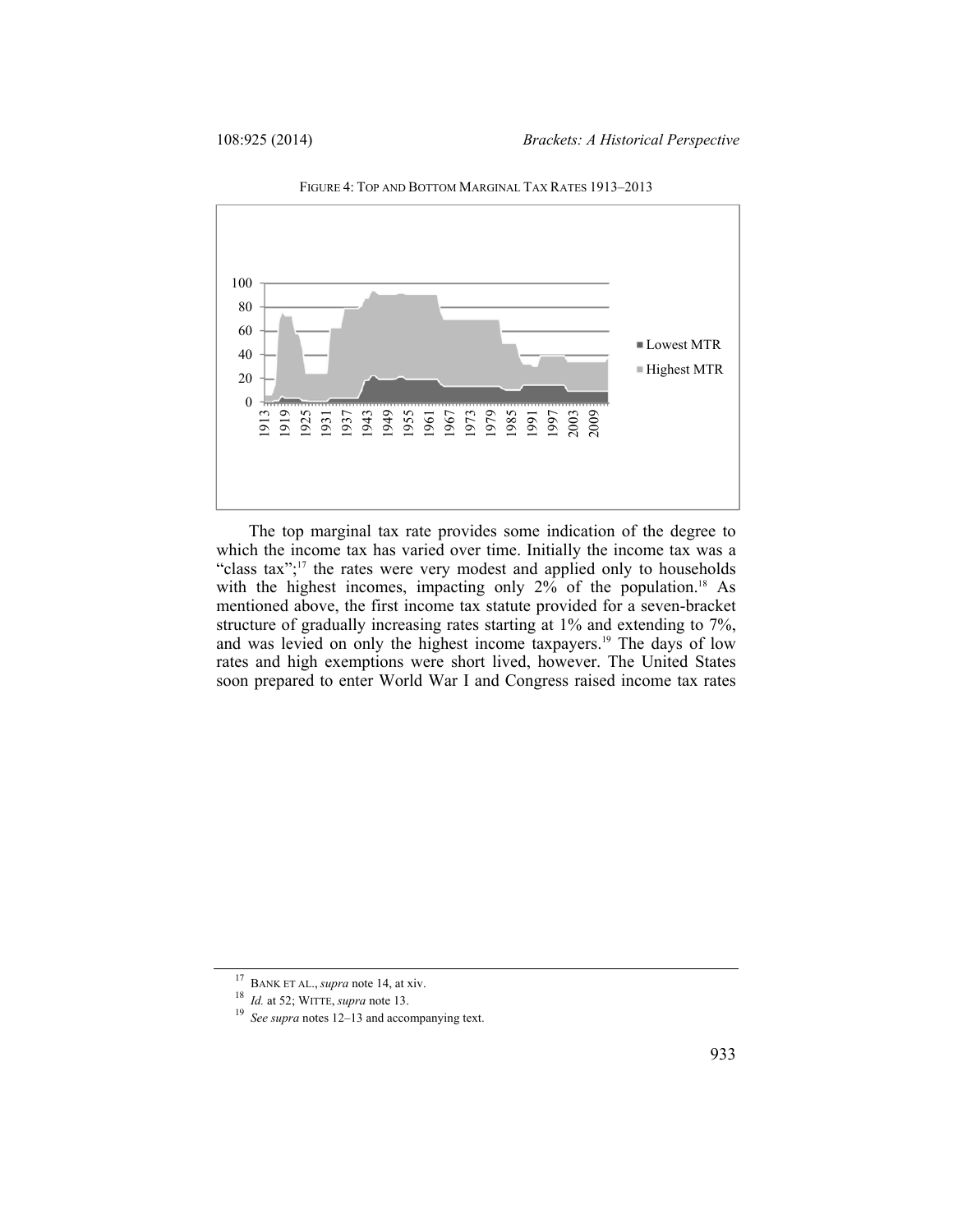sharply to increase revenues for military mobilization.<sup>20</sup> By 1918, the top marginal rate was 77%.<sup>21</sup>

After World War I, when the postwar economic boom of the "Roaring Twenties" had yielded budget surpluses,<sup>22</sup> Congress reduced rates,<sup>23</sup> with the top rate of 25% levied on taxable incomes of \$100,000 (approximately  $$1.31$  million in 2013 dollars) or more.<sup>24</sup> The 1929 stock market crash heralded the onset of the Great Depression; bank failures, price deflation, unemployment, foreclosures, and a  $50\%$  drop in industrial output<sup>25</sup> reduced

<sup>20</sup> Congress passed the Revenue Act of 1916 in preparation to enter the war. BANK ET AL., *supra*  note 14, at 53–55. The Act cut the personal exemption by half, increased the number of brackets to fourteen, brought up the bottom rate to 2%, and doubled the top rate, imposing a tax of 15% on incomes over \$42,744,404 (in 2013 dollars). *See* Revenue Act of 1916, Pub. L. No. 64-271, § 1(a)–(b), 39 Stat. 756, 756–57; BANK ET AL., *supra* note 14, at 54; *Historical Individual Income Tax Parameters*, *supra*  note 7; *U.S. Federal Individual Income Tax Rates History*, *supra* note 1. When the U.S. actually entered World War I in 1917, Congress again raised income tax rates sharply, increasing the number of brackets from seven to fifty-six, with the top marginal rate set as high as 67%, and reducing the personal exemption from \$3000 (approximately \$64,117 in 2013 dollars) to \$1000 (approximately \$18,200 in 2013 dollars). *See* War Revenue Act, Pub. L. No. 65-50, § 3, 40 Stat. 300, 301 (1917); BANK ET AL., *supra* note 14, at 57–68. In 1918, finding that the revenues were short of the sums needed to fund the war, Congress again increased rates, bringing the top marginal rate to 77%, applied to incomes in excess of \$1 million (\$15,427,616 in 2013 dollars). *See* Revenue Act of 1918, Pub. L. No. 65-254, § 211(a), 40 Stat. 1057, 1064–65; BANK ET AL., *supra* note 14, at 69–79.

<sup>&</sup>lt;sup>22</sup> In 1921, President Warren Harding appointed Andrew Mellon, the Pittsburgh banker and industrial magnate, one of the wealthiest men in the country, as Secretary of the Treasury. JOSEPH J. THORNDIKE, THEIR FAIR SHARE: TAXING THE RICH IN THE AGE OF FDR 12 (2013); WITTE, *supra* note 13, at 88. Mellon reduced top rates from wartime highs, acting upon the view espoused in his book, *Taxation: The People's Business*, that high taxes led to tax evasion or avoidance and had a negative impact on labor supply by undermining incentives to work. WITTE, *supra* note 13, at 89; *see also* ANDREW W. MELLON, TAXATION: THE PEOPLE'S BUSINESS 12–13 (1924). Mellon was a fiscal conservative; he reduced taxes throughout the 1920s because the country had experienced actual budget surpluses after World War I. *See* BANK ET AL., *supra* note 14, at 81.

<sup>23</sup> WITTE, *supra* note 13 at 91–93; *see* The Revenue Act of 1921, Pub. L. No. 67-98, 42 Stat. 227. The Revenue Act of 1921 reduced the top marginal rate from 73% to 58%, charged on incomes of \$200,000 or more (approximately \$2.77 million in 2013 dollars). 42 Stat. at 233, 237; *U.S. Federal Individual Income Tax Rates History*, *supra* note 1. The Revenue Act of 1924, Pub. L. No. 68-176, 43 Stat. 253, reduced both normal rates and surtaxes, bringing the number of brackets down to fortythree and reducing the highest marginal tax rate to 46%, which was charged on incomes of \$500,000 or more (approximately \$6.8 million in 2013 dollars). By 1925, the top rate, 25%, was levied on incomes in excess of \$100,000 (approximately \$1.3 million in 2013 dollars). The bottom rate was reduced to 2%, charged on incomes up to \$4000 (approximately \$53,250 in 2013 dollars). 43 Stat. at 264–67; *U.S. Federal Individual Income Tax Rates History*, *supra* note 1. The exemption increased from \$1000 (approximately \$13,600 in 2013 dollars) in 1924 to \$1500 (approximately \$20,000 in 2013 dollars) in 1925. *Historical Individual Income Tax Parameters*, *supra* note 7; 43 Stat. at 272.

 $24$  The Revenue Act of 1926 lowered the bottom marginal rate to 1.5%, to be applied to incomes of \$4000 or less (approximately \$52,600 in 2013 dollars); the top marginal rate of 25% was applied to incomes as high as \$1.5 million or more. Revenue Act of 1926, Pub. L. No. 69-20, § 210(a), 44 Stat. 9, 21*.* This twenty-three-bracket rate structure was maintained through 1931. *U.S. Federal Individual Income Tax Rates History*, *supra* note 1.<br><sup>25</sup> HOWARD ZINN, A PEOPLE'S HISTORY OF THE UNITED STATES 386–93 (1999).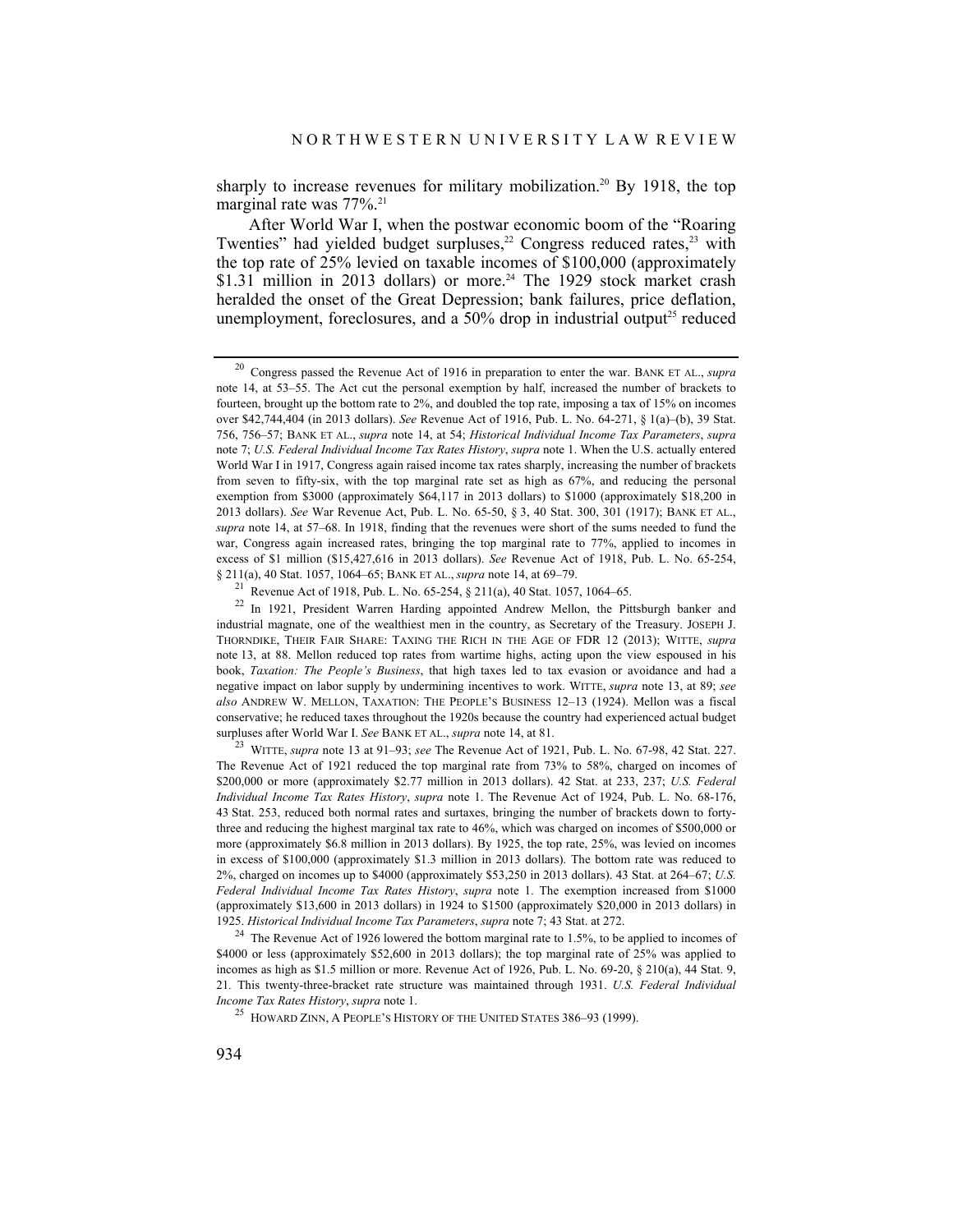tax revenues significantly.<sup>26</sup> Within two years the earlier surpluses had turned into massive deficits.<sup>27</sup> Congress restored income tax rates to their immediate postwar levels,<sup>28</sup> setting the top marginal rate at 63%.<sup>29</sup> President Franklin Roosevelt was initially hesitant to raise rates further.<sup>30</sup> but by 1934 he argued that the revenue system had "done little to prevent an unjust concentration of wealth and economic power."31 He pushed Congress to reverse that concentration with the Revenue Act of  $1935$ ,<sup>32</sup> bringing the top rate to 79%. With the onset of World War II, Congress increased rates each year to support military mobilization, cover the costs of war, and suppress inflation.<sup>33</sup> The top marginal rate reached its apex at  $94\%$  in 1944.<sup>34</sup>

In the first decade and a half following the war, Presidents Harry Truman and Dwight D. Eisenhower struggled with Congress to keep taxes high; their goals were to combat inflation, repay the war debt, balance the budget, and cover the costs of Cold War conflicts.<sup>35</sup> They opposed and periodically vetoed revenue acts that reduced rates significantly or benefited the wealthy preferentially.<sup>36</sup> To override Truman's vetoes, Congress constructed the requisite majority by offering tax benefits to

<sup>29</sup> The Revenue Act of 1932 returned the income tax to the fifty-six-bracket structure, with the lowest marginal tax rate, 4%, charged on incomes up to \$4000 (approximately \$68,000 in 2013 dollars) and the highest marginal tax rate, 63%, charged on incomes in excess of \$1 million (approximately \$17 million in 2013 dollars). The earned income tax credit was eliminated. The Revenue Act of 1932, Pub. L. No. 72-154, 47 Stat. 169. 30 WITTE, *supra* note 13, at 100. 31 *Id.*

<sup>32</sup> *Id.* at 100–02. Called by detractors the "Wealth Tax of 1935" and the "Soak the Rich Tax," the Act imposed a surtax on incomes of \$50,000 (approximately \$838,000 in 2013 dollars) or more. BANK ET AL., *supra* note 14, at 108; THORNDIKE, *supra* note 22, at 131; WITTE, *supra* note 13, at 100–01; *see* Revenue Act of 1935, Pub. L. No. 74-407, §101, 49 Stat. 1014, 1014–15; *U.S. Federal Individual Income Tax Rates History*, *supra* note 1. The Revenue Act of 1935 created a structure with thirty-three brackets, adding a surtax to incomes of \$50,000 (approximately \$838,000 in 2013 dollars). The lowest marginal tax rate of 4% was charged on incomes of \$4000 (approximately \$67,000 in 2013 dollars) or less, and the highest marginal tax rate, 79%, was charged on incomes of \$5 million (approximately \$83.8 million in 2013 dollars) or more. *U.S. Federal Individual Income Tax Rates History*, *supra* note 1. The personal exemption remained at \$1000 (approximately \$17,000 in 2013 dollars). 49 Stat. at 1014–15; *Historical Individual Income Tax Parameters*, *supra* note 7. 33 BANK ET AL., *supra* note 14, at 95–107; WITTE, *supra* note 13, at 114–23. The income tax was

used to reduce demand. By taxing wages and other income at high rates, consumers had less disposable income and consequently, fewer dollars were chasing limited goods. *See* WITTE, *supra* note 13, at 115.

<sup>34</sup> Individual Income Tax Act of 1944, Pub. L. No. 315, pt. I, sec. 3–4, § 11–12, 58 Stat. 231, 231–32. 35 *See* WITTE, *supra* note 13, at 133, 137, 140, 151. 36 *Id.* at 133–34.

<sup>&</sup>lt;sup>26</sup> THORNDIKE, *supra* note 22, at 30.<br><sup>27</sup> *Id.* at 33.<br><sup>28</sup> When postwar budget surpluses turned into massive deficits with the deepening of the Great Depression, Secretary of the Treasury Andrew Mellon reversed course, overseeing sharp increases in marginal income tax rates, reversing the tax cuts he had spearheaded during the prior decade. WITTE, *supra* note 13, at 96.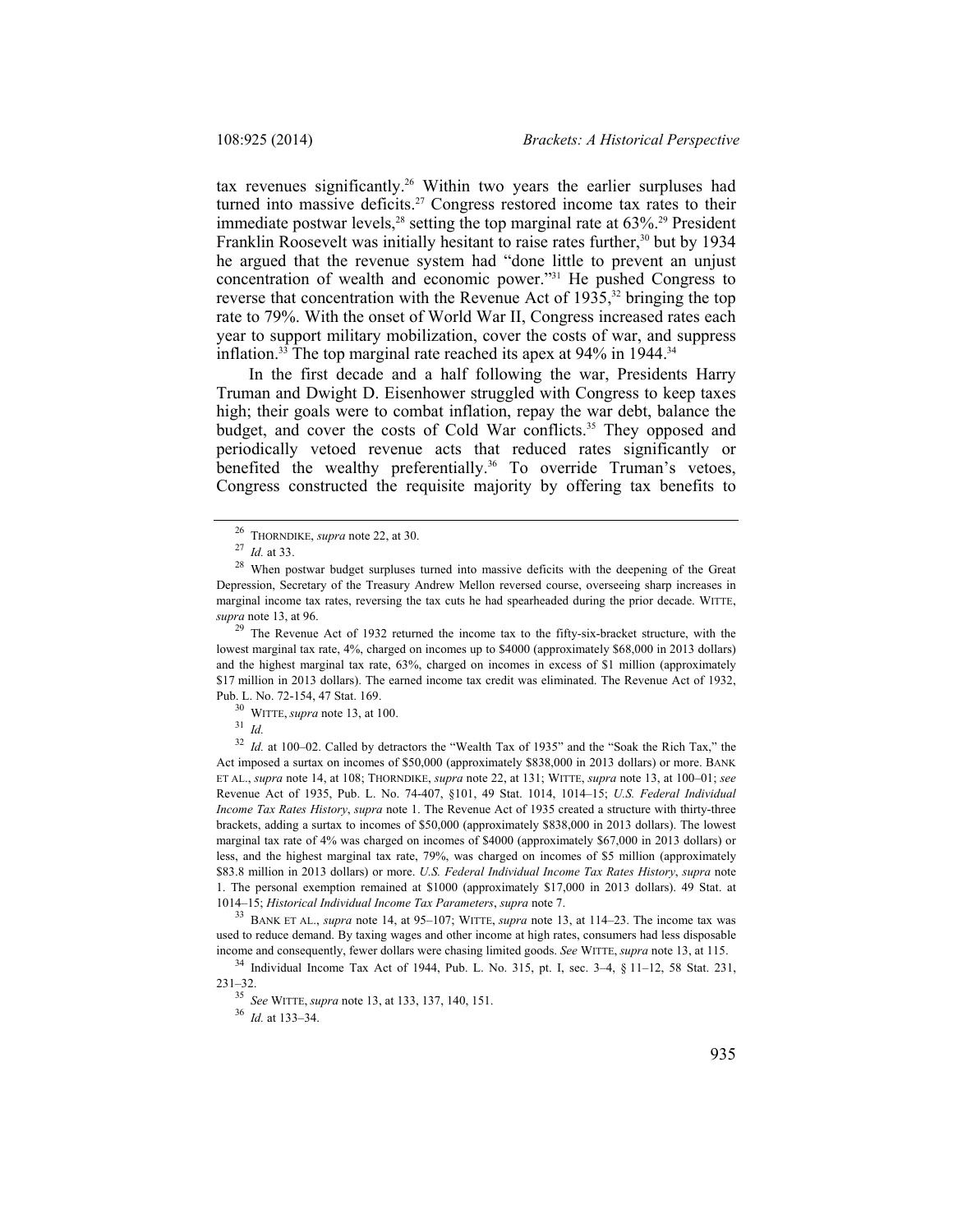special interest groups,  $37$  a process that was to be repeated regularly with future tax legislation, increasing the size and complexity of the income tax.38 With the commitment of troops to the Korean Peninsula, Congress reversed their rate cuts and restored a top rate of 90%.39 Following the Korean War, the Revenue Act of 1954<sup>40</sup> reduced rates to prewar levels and provided for all of the income tax statutes to be codified to manage the increasing complexity needed to track new forms of income, new tax units, income from foreign sources, and the proliferation of tax expenditures.<sup>41</sup> Following codification, there were no new income tax statutes for eight vears.<sup>42</sup>

By the mid-century mark, tax policy had shifted away from concerns about equal sacrifice, ability to pay, the incidence of the government benefits and burdens, and the importance of reducing federal deficits and eliminating federal debt.<sup>43</sup> Instead, policymakers began to use the income tax as an economic tool to spur growth.<sup>44</sup> President John F. Kennedy

incomes of \$1.5 million or more in 2013 dollars. 41 WITTE, *supra* note 13, at 149. Social Security, unemployment insurance, and health insurance were all new forms of income that required additional rules to be developed for taxing them. New entities, such as holding companies, closely held corporations, partnerships and tax-exempt organizations, required new tax rules; corporations received income from abroad and new mechanisms for tracking that income and levying taxes were needed. *Id.*; *see also* Mark P. Gergen, *The Story of Subchapter K: Mark H. Johnson's Quest*, *in* BUSINESS TAX STORIES 207, 208, 213 (Steven A. Bank & Kirk J. Stark eds., 2005) (describing the need for the development of a fully theorized partnership tax to manage the massive shift to the partnership form by businesses seeking to avoid the excess profits tax during World War II and to address the subsequent games that businesses had developed to shift income and loss between partners, to convert ordinary income to capital gains, and to convert capital losses to ordinary losses).<br> $\frac{42 \text{ Id. at 150}}$ .

<sup>43</sup> While Kennedy had initially, like his predecessors, argued in favor of a balanced budget, he settled for avoiding deficit growth. David Greenberg, *Tax Cuts in Camelot?*, SLATE (Jan. 16, 2004, 11:00 AM), http://www.slate.com/articles/news and politics/history lesson/2004/01/tax cuts in camelot.html ("At first Kennedy balked at [Chief Economist Walter] Heller's Keynesianism [and proposal of a tax cut to spur demand]. He even proposed a balanced budget in his first State of the Union address. But Heller and his team won over the president. By mid-1962 Kennedy had seen the Keynesian light, and in January 1963 he declared that 'the enactment this year of tax reduction and tax reform overshadows all other domestic issues in this Congress.'"). Kennedy agreed to run budget deficits so long as they did not exceed those reached during the Eisenhower era. WITTE, *supra* note 13, at 159.

<sup>44</sup> WITTE, *supra* note 13, at 159.

<sup>&</sup>lt;sup>37</sup> See id. at 134 (noting that the proposed bill offered extra exemptions for the blind and the

elderly).<br><sup>38</sup> *Id.* at 142–43.<br><sup>39</sup> *See* BANK ET AL., *supra* note 14, at 113–14.<br><sup>40</sup> Pub. L. No. 83-591, 68A Stat. 3 (1954). The lowest marginal rate was 20%, charged initially on taxable incomes of up to \$2000 (approximately \$17,000 in 2013 dollars). The highest marginal rate was 91%, charged on incomes of \$200,000 or more (approximately \$1.7 million in 2013 dollars). 68A Stat. at 5. Because the nominal brackets were not indexed to inflation, however, the rate structure was subject to "bracket creep," the imposition of higher rates on lower and lower levels of real income. By 1962 the bottom rate of 20% applied to incomes of \$15,000 or less in 2013 dollars, and the top rate applied to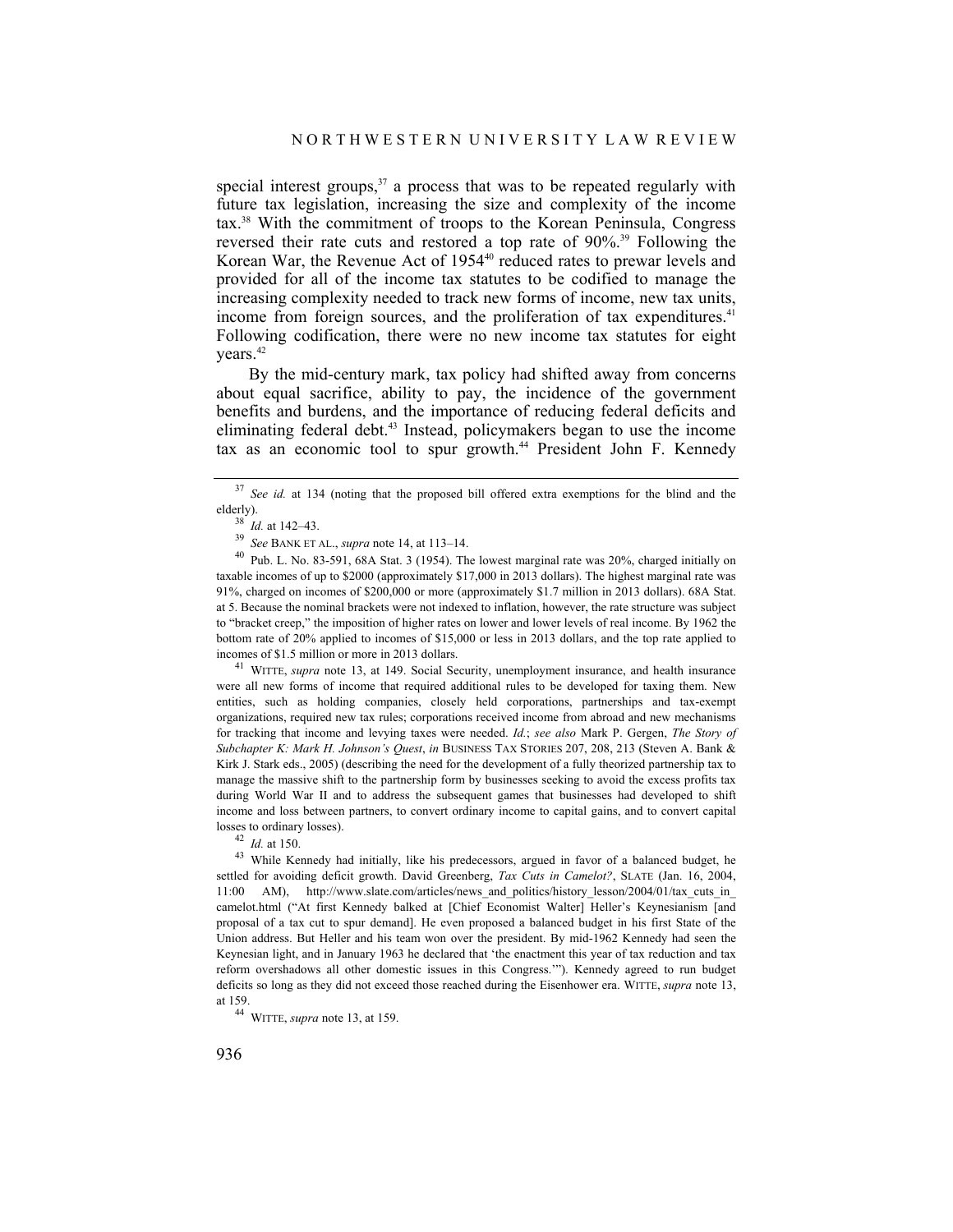proposed tax cuts to increase demand,<sup>45</sup> and President Johnson delivered them, in part to garner support for his Great Society programs.46 The Revenue Act of 1964 reduced rates significantly, bringing the top rate down from 90% to 70%.47 The next decade and a half, there were few significant modifications to the income tax rate structures.<sup>48</sup>

In 1981, under the Reagan Administration, income tax rates were reduced dramatically again, with the top rate dropped from 70% to 50% under the Economic Recovery Tax Act of 1981 (ERTA).<sup>49</sup> ERTA also authorized Treasury to index the brackets for inflation.<sup>50</sup> The Tax Reform Act of 1986 then, over the course of five years, brought top marginal rates down further, taxing income between approximately \$35,000 and \$86,000 and incomes over \$176,000 (all in 2013 dollars) at a marginal rate of 28%.51 The reduction in rates during the Reagan Administration sharply

<sup>49</sup> Economic Recovery Tax Act of 1981 (ERTA), Pub. L. No. 97-34, § 101, 95 Stat. 172, 179.<br><sup>50</sup> ERTA, § 104, 95 Stat. at 188–90; *see also* W. ELLIOTT BROWNLEE, FEDERAL TAXATION IN AMERICA: A SHORT HISTORY 150 (2d ed. 2004) (noting that although ERTA was passed in 1981,

<sup>45</sup> Greenberg, *supra* note 43 ("After his election, his advisors, led by chief economist Walter Heller, urged a classically Keynesian solution: running a deficit to stimulate growth. . . . In Keynesian theory, a tax cut aimed at consumers would have a 'multiplier' effect, since each dollar that a taxpayer spent would go to another taxpayer, who would in effect spend it again—meaning the deficit would be short-

lived."). 46 BANK ET AL., *supra* note 14, at 128. Even as U.S. military involvement escalated in Vietnam, Johnson resisted requesting tax increases to cover the additional costs of the Vietnam War, because he felt that this might undermine his "Great Society" programs, requiring the public to choose between "guns" and "butter." Johnson was correct; when he ultimately did make the necessary request, the tax increase is thought to have compromised both the war effort and his social programs. *Id.* at 126, 136.

<sup>&</sup>lt;sup>47</sup> Revenue Act of 1964, Pub. L. No. 88-272,  $\S$  111(a), 78 Stat. 19, 21. Initially, the twenty-fivebracket structure had a bottom rate of 16% charged on incomes of \$3700 or less (in 2013 dollars) and a top rate of 77% charged on incomes of \$1.48 million or more. In 1965, the bottom rate changed to 14%, levied on incomes of \$3600 or less (in 2013 dollars), and the top rate—set at 70%—was levied on incomes initially of \$728,000. By 1972, the 14% rate was charged on incomes of \$2700 or less and the highest rate, 70%, was levied on incomes of \$549,000 or more. *U.S. Federal Individual Income Tax Rates History*, *supra* note 1. 48 *See U.S. Federal Individual Income Tax Rates History*, *supra* note 1 (noting that the brackets and

rate structures remain the same during this period). During this period Congress most frequently used tax expenditures to reduce the impact of inflation and the high marginal rates, such as with the Tax Reform Act of 1969, or to stimulate the economy, as with the Tax Reduction Act of 1971. *See* WITTE, *supra* note 13, at 165–220. The impacts of inflation during this period and the changes that resulted from indexing the brackets to inflation in 1981 are discussed in detail *infra* at Part II.D.

indexing was not utilized until 1985). 51 Tax Reform Act of 1986, Pub. L. No. 99-514, § 101, 100 Stat. 2085, 2096; *U.S. Federal Individual Income Tax Rates History*, *supra* note 1. By 1988, when the Act had been fully phased in, there were three rates in place. The bottom marginal tax rate was increased to 15% and applied to incomes up to \$17,850 (\$35,150 in 2013 dollars), the middle marginal rate of 28% was applied to taxable incomes between \$17,850 and \$43,150 (\$35,150 and approximately \$85,000 in 2013 dollars). The structure next imposed a "bubble tax rate" of 33%, applied to income between \$43,150 and \$89,560 (approximately \$85,000 and \$176,400 in 2013 dollars). All income exceeding \$176,400 (in 2013 dollars) was subject to a reduced rate of 28% again. *U.S. Federal Individual Income Tax Rates History*, *supra* note 1.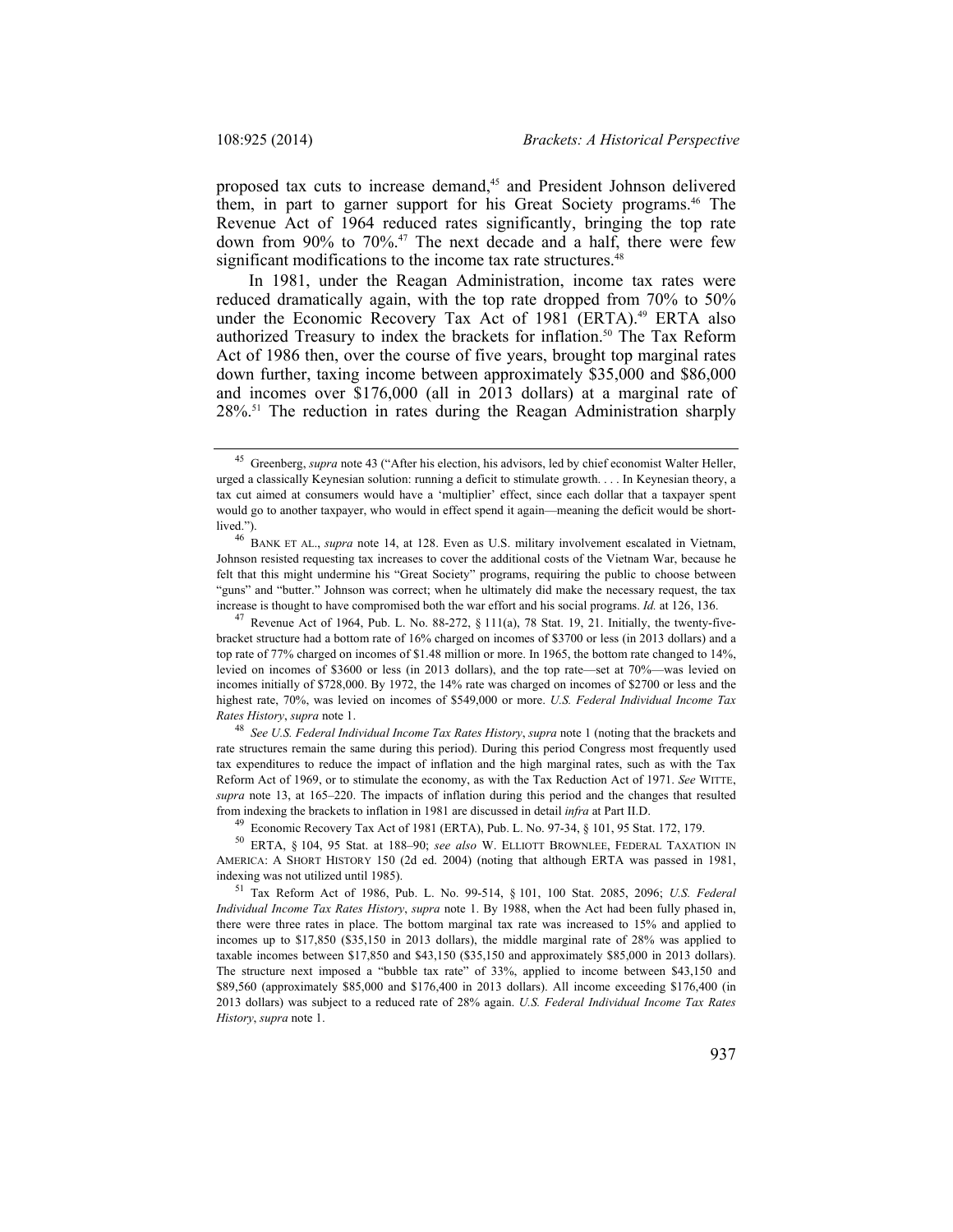increased budget deficits and contributed to the federal debt.<sup>52</sup> During the Clinton administration Congress raised rates and expanded the bracket structures to reverse the growing deficits, setting the top rate at 39.6%.<sup>53</sup> This, combined with  $PAYGO$ ,<sup>54</sup> a budgetary process that required that all new budget proposals be revenue neutral, yielded budget surpluses.<sup>55</sup>

In general, the highest marginal rates have corresponded with periods in which the U.S. has been at war or facing sharp revenue losses from economic recession.<sup>56</sup> Congress diverged from this pattern<sup>57</sup> in 2001.<sup>58</sup> Despite U.S. military engagement on two fronts, Afghanistan and Iraq, Congress reduced rates in 2001<sup>59</sup> and 2003,<sup>60</sup> setting the top rate at 35%,

461.54 Omnibus Budget Reconciliation Act of 1990, Pub. L. No. 101-508, 104 Stat. 1388, 1388-581 to -582 (1990). Under PAYGO, to the extent that a new spending or tax program would decrease government revenues, Congress was required to cut another spending program, or to raise taxes. *The Budget Process: What Is PAYGO?*, TAX POL'Y CENTER, URB. INST. & BROOKINGS INSTITUTION, http://www.taxpolicycenter.org/briefing-book/background/budget-process/paygo.cfm (last updated July 12, 2007).<br><sup>55</sup> BROWNLEE, *supra* note 50, at 191.

<sup>56</sup> See BROWNLEE, *supra* note 50, at 3–5. The top marginal tax rates were as high as 77% in the last year of World War I (1914–1918), 79% during the Great Depression, 94% during the last two years of World War II (1939–1945), 92% during the last two years of the Korean War (1950–1953), and 91% during the Cold War and in the early years of the Vietnam War (1950–1973). *U.S. Federal Individual Income Tax Rates History*, *supra* note 1.

<sup>57</sup> BANK ET AL., *supra* note 14, at xvi ("Unwilling to risk domestic achievements, or fearful of eroding support for an unpopular war, [U.S. Presidents] have shrunk from the tough decisions that wars invariably demand. Eventually, however, they all accepted the hard realities. Whether ardent tribunes of fiscal sacrifice (like Franklin Roosevelt) or reluctant champions of fiscal responsibility (like Lyndon Johnson), they all accepted the need for some sort of homefront sacrifice, as both an economic and moral necessity.").

<sup>58</sup> *Id.* at 168. Bank, Stark, and Thorndike suggest that the traditional pay-as-you-go war financing was swept aside for three reasons. First, the shift to an all-volunteer armed services force has made war less visible to the public and consequently resulted in fewer calls for shared sacrifice than have been made in the past. Second, during the early part of the Bush era, Congress pushed to lower top rates as a Pigouvian mechanism to encourage economic growth. Bank, Stark, and Thorndike argue that the Republican deficit hawks, who would otherwise be concerned about rising deficits, lost political ground to the "growth hawks," Congress members who believed that tax cuts that spurred economic growth would ultimately yield higher tax revenues. Third, because the Federal Reserve has used monetary policy to keep inflation low, economists have eschewed the use of the income tax to reduce inflation's caustic effects. *Id.*

<sup>59</sup> The Economic Growth and Tax Relief Reconciliation Act of 2001 (EGTRRA), Pub. L. No. 107- 16, 115 Stat. 38, reduced taxes significantly, particularly for higher income households. *See* 115 Stat. at 41–44. Approximately three months after EGTRRA was signed into law, terrorists attacked the World Trade Center and Operation Enduring Freedom was initiated in Afghanistan within a few months afterward. BANKS ET AL., *supra* note 14, at 150–52. While Congress debated suspending or moderating the rate reductions under EGTRRA, the tax cuts were implemented without modification. *See id.* at 153.

<sup>52</sup> BROWNLEE, *supra* note 50, at 150–51. From 1981 to 1988 the federal debt increased from approximately \$1 trillion to \$2.6 trillion (approximately \$2.557 trillion to \$5.125 trillion in 2013 dollars). *Historical Debt Outstanding—Annual 1950–1999*, TREASURYDIRECT, http://www.treasury direct.gov/govt/reports/pd/histdebt/histdebt\_histo4.htm (last updated May 5, 2013).<br><sup>53</sup> Omnibus Budget Reconciliation Act of 1993, Pub. L. No. 103-66, § 13,202(a)(2), 107 Stat. 312,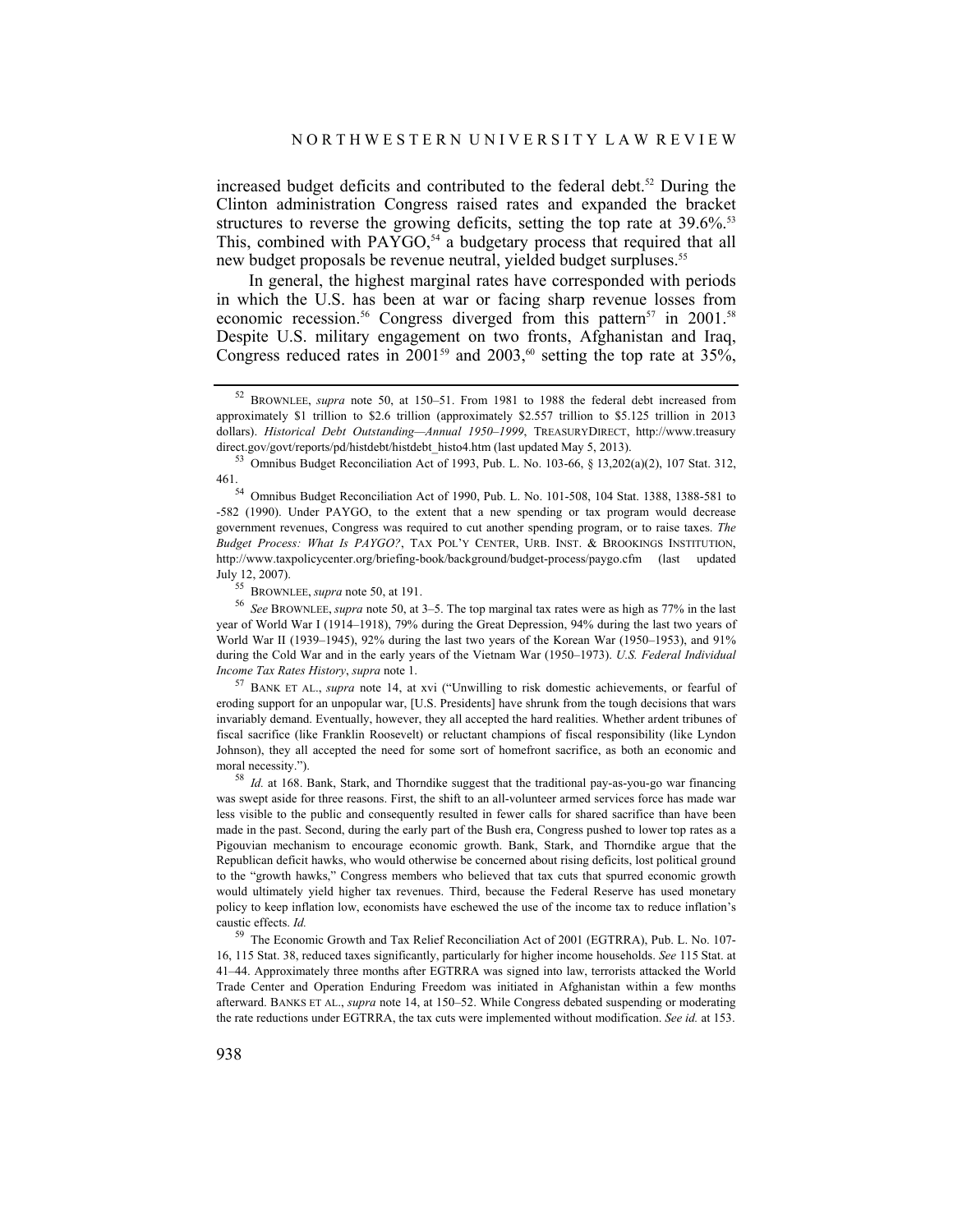and it maintained those low rates during the Great Recession.<sup>61</sup> Congress reversed this course in 2012, restoring the top rate previously in effect under the Clinton Administration, 39.6%.<sup>62</sup>

An examination of top rates across the 100-year history reveals that the rate schedule has flattened over the last thirty years. Currently, top rates are significantly lower than both the mean, 59%, and the median, 67% for the period.63 At the same time the bottom rates, applied to the first dollars of income, have risen and then declined. The bottom tax rates applied to the first dollars of taxable income have ranged from a low of 1% in 1913 to a high of 23% during World War II. The mean for the initial rate over the 100-year period is approximately 11.8% and the median is 14%. In 2013, the bottom rate on taxable income was 10%.<sup>64</sup>

# *C. Changes in the Zero Bracket (the Personal Exemption Plus the Standard Deduction)*

To get a full picture of the rate structures, however, the impact of the personal exemption and the standard deduction must be taken into account.<sup>65</sup> The personal exemption and standard deduction effectively impose a zero percentage tax rate on the first dollars of gross income, creating a "zero bracket."66 Figure 5 depicts inflation-adjusted levels for the personal exemption and standard deduction for an unmarried individual.

 $60$  In 2003, the U.S. began war on a second front with Operation Iraqi Freedom and within three months of the beginning of that war, a second set of tax cuts under the Jobs and Growth Tax Relief Reconciliation Act of 2003 (JGTRRA) were signed into law. BANK ET AL., *supra* note 14, at 153–57. JGTRRA authorized rate reductions for each bracket, added a 10% bracket for the first dollars of income, and taxed certain dividends at capital gains rates. JGTRRA, Pub. L. No. 108-27, §§ 104–105,

<sup>302(</sup>a), 117 Stat. 752, 754–55, 760–64. 61 *U.S. Federal Individual Income Tax Rates History*, *supra* note 1. 62 American Taxpayer Relief Act of 2012, Pub. L. No. 112-240, § 101(b), 126 Stat. 2313, 2316 (2013). 63 *See U.S. Federal Individual Income Tax Rates History*, *supra* note 1. 64 *Id.*

<sup>&</sup>lt;sup>65</sup> Because approximately 70% of taxpayers do not itemize, the diverse impacts associated with claiming itemized deductions and estimating the impacts of  $\S 67$  and  $\S 68$  on those deductions have not been explored. *See* Harris & Baneman, *supra* note 15.<br><sup>66</sup> Nominal and inflation-adjusted numbers for the personal exemption and standard deduction were

obtained from the Tax Policy Center. *See Historical Individual Income Tax Parameters*, *supra* note 7; *Historical Standard Deduction*, *supra* note 7.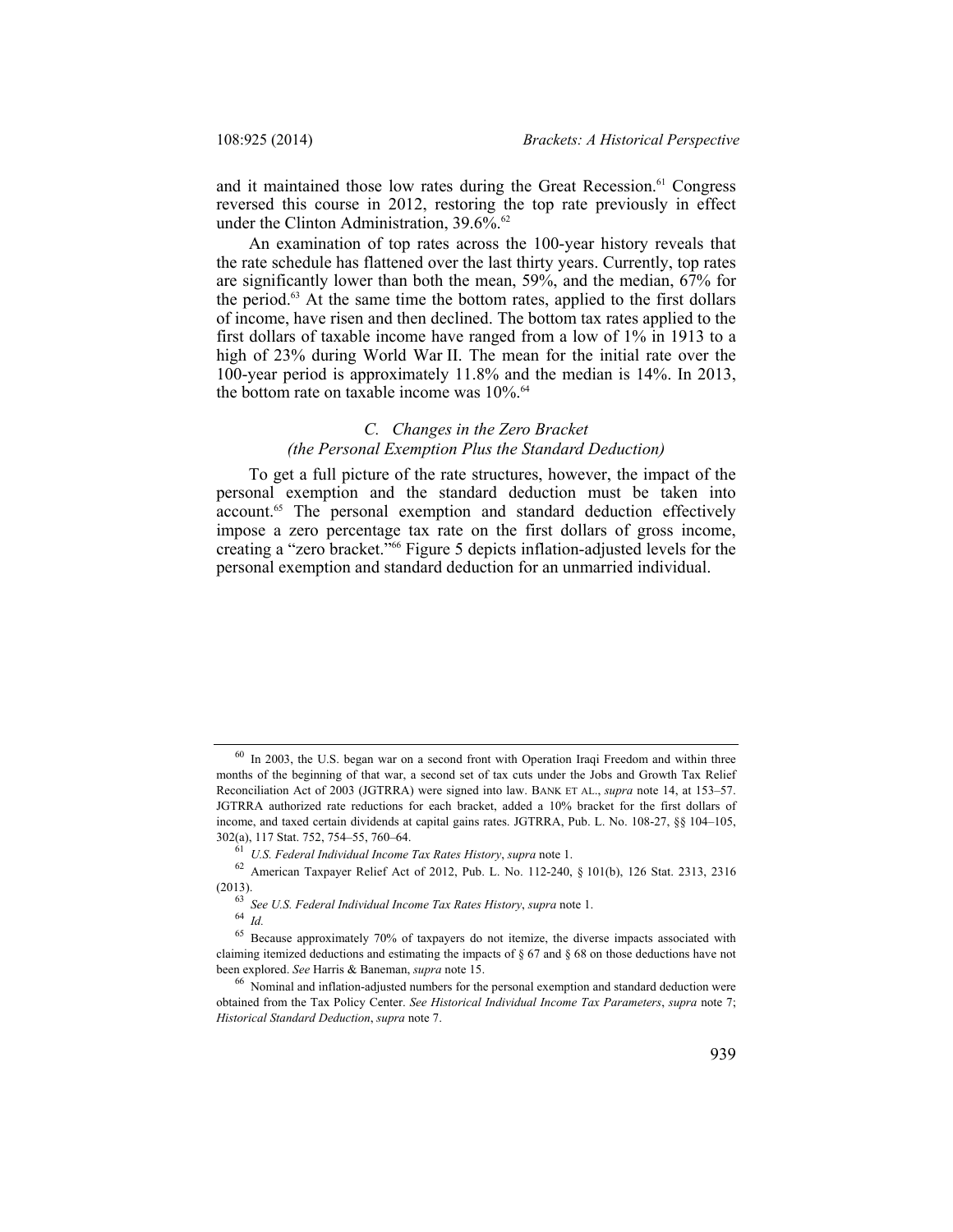#### N O R T H W E S T E R N U N I V E R S I T Y L A W R E V I E W



FIGURE 5: INDIVIDUAL PERSONAL EXEMPTION AND STANDARD DEDUCTION (IN 2013 DOLLARS)

Initially, at the inception of the income tax in 1913, the personal exemption was very large, equal to approximately \$70,600 in 2013 dollars. A comparison of the exemption to the average and median incomes for that period provides additional perspective on the expansiveness of the initial exemption. From 1913 through World War II, average incomes in the United States ranged between \$11,000 and \$25,000.<sup>67</sup> Average income did not reach levels approximating the current level of approximately \$50,000 until the mid-1980s.<sup>68</sup> Congress lowered the personal exemption significantly at the beginning of World War I from \$3000 in 1916 (approximately \$64,100 in 2013 dollars), to \$1000 in 1917 (approximately  $$18,200$  in 2013 dollars).<sup>69</sup> While the personal exemption lost nearly half of its value from inflation by 1920, Congress raised the exemption to \$1500 (nearly \$20,000 in 2013 dollars) in 1925.70

<sup>67</sup> Thomas Piketty & Emmanuel Saez, *Income Inequality in the United States, 1913–1998*, 118 Q. J. ECON. 1, 8–9 (2003) (data updated to 2012 dollars may be found at *Tables and Figures Updated to 2012 in Excel Format, September 2013*, Table A0, *available at* http://elsa.berkeley.edu/~saez/ TabFig2012prel.xls (last visited June 1, 2014)).

<sup>68</sup> *Id.* at 10. *Cf.* U.S. Census Bureau, Table H-5, Race and Hispanic Origin of Householder— Households by Median and Mean Income: 1967 to 2012 (2012), *available at* http://www.census.gov/ hhes/www/income/data/historical/household/ (identifying the *mean household* income as \$71,274 and the *median household* income in the U.S. as \$51,017 for 2012). *But see Country Profile, United States*, UNDATA, http://data.un.org/CountryProfile.aspx?crName=United%20States%20of%20America (identifying average income in the United States for 2011 as \$47,882, the Gross Domestic Product per

capita). 69 *Historical Individual Income Tax Parameters*, supra note 7. 70 *Id.*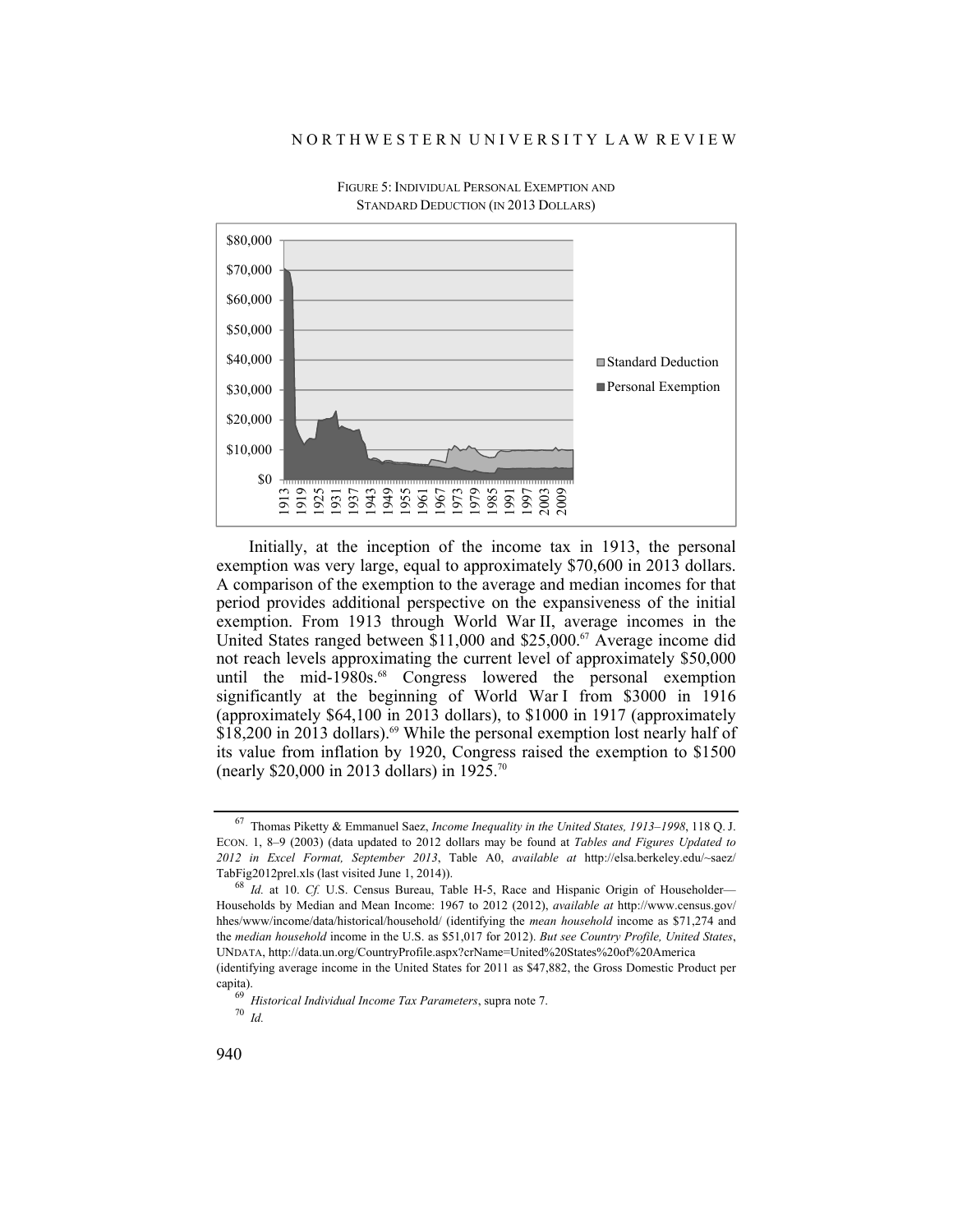Throughout the Great Depression, Congress maintained the personal exemption at a level roughly between \$15,000 and \$23,000 in 2013 dollars, reducing it significantly only to broaden the tax base during World War II.<sup>71</sup> Throughout the war, Congress lowered personal exemptions, increased rates, $72$  and imposed a 5% Victory Tax on the first dollars of gross income.<sup>73</sup> As a greater segment of the population entered the workforce during World War II, Congress layered the personal exemption with the standard deduction to expand the zero percent rate for the first dollars of gross income.74

The income tax was further transformed from a class tax to a mass tax with the mandate for employers to withhold taxes on wages.<sup>75</sup> Prior to that time, the lack of a broad enforcement mechanism rendered the payment of income tax largely voluntary.<sup>76</sup> By withholding tax at the income source, Treasury could more effectively collect tax from a tax base that had expanded significantly during the war.<sup>77</sup> This mechanism also increased the value of collections; delayed receipts meant reduced receipts because high inflation eroded the value of the tax liabilities<sup>78</sup> between the time the income was earned and the time the tax was collected.<sup>79</sup>

the Victory Tax broadened the tax base by another 22 million, shifting the tax burden to the lower and middle income classes. *See* WITTE, *supra* note 13, at 117.

 $74$  The Individual Income Tax Act of 1944 provided for a percentage standard deduction equal to 10% of an individual taxpayer's adjusted gross income, up to a maximum of \$500. Individual Income

Tax Act of 1944, Pub. L. No. 315, § 9, 58 Stat. 231, 236. 75 Current Tax Payment Act of 1943, Pub. L. No. 78-68, § 1622(a), 57 Stat. 126, 128–37; *see*  BANK ET AL., *supra* note 14, at 103. Withholding mechanisms had been developed to collect Social Security and had proven successful. BANK ET AL., *supra* note 14, at 100. Congress fought against Roosevelt's proposal to grant the government the power to direct employers to withhold taxes at the source, however. *Id.* at 100-03. Ultimately Congress traded authorization to employ withholding (a change that would impact lower income wage earners for the indefinite future) for forgiveness of much of the tax liability of 1942 (which had been borne primarily by the wealthier classes). *Id.*

<sup>76</sup> The author owes this insight to Professor Bill Quirk. *See* BANK ET AL., *supra* note 14, at 98–99.

<sup>78</sup> Between 1941 and 1943, inflation rose by 25%. WITTE, *supra* note 13, at 120. Shifts to military production had reduced the availability of consumer goods and scarcity drove prices upward. *Id.* at 114. Expansion of the military and war production workforce increased income and demand for goods, fueling inflation. *Id.* Congress looked to the income tax as a means to cool demand and slow inflation by reducing the amount of cash available for consumption. *Id.* at 115. By collecting taxes on a broad tax

<sup>&</sup>lt;sup>71</sup> BANK ET AL., *supra* note 14, at 95.<br><sup>72</sup> The United States Revenue Act of 1942, Pub. L. No. 753, 56 Stat. 798, reduced the personal exemptions, increased individual income tax rates, and imposed a 5% Victory Tax with a 1.25% rebate following the war. 56 Stat. at 802–03, 827–28, 884, 886–87. Roosevelt argued that at a time of national crisis, shared sacrifice was needed. *See* WITTE, *supra* note 13, at 116. The expansion of the tax base was justified by an increase in progressivity. Roosevelt suggested that anyone earning over \$25,000 (approximately \$357,300 in 2013 dollars) in income would use that income to purchase unnecessary luxury goods. *See id.* at 116–17. Roosevelt also proposed the enactment of an excess profits tax to prevent war profiteering, stating, "not a single war millionaire would be permitted as a result of the war disaster." *Id.* at 111.<br><sup>73</sup> The Revenue Act of 1942 had increased the tax base from 13 million to 28 million taxpayers and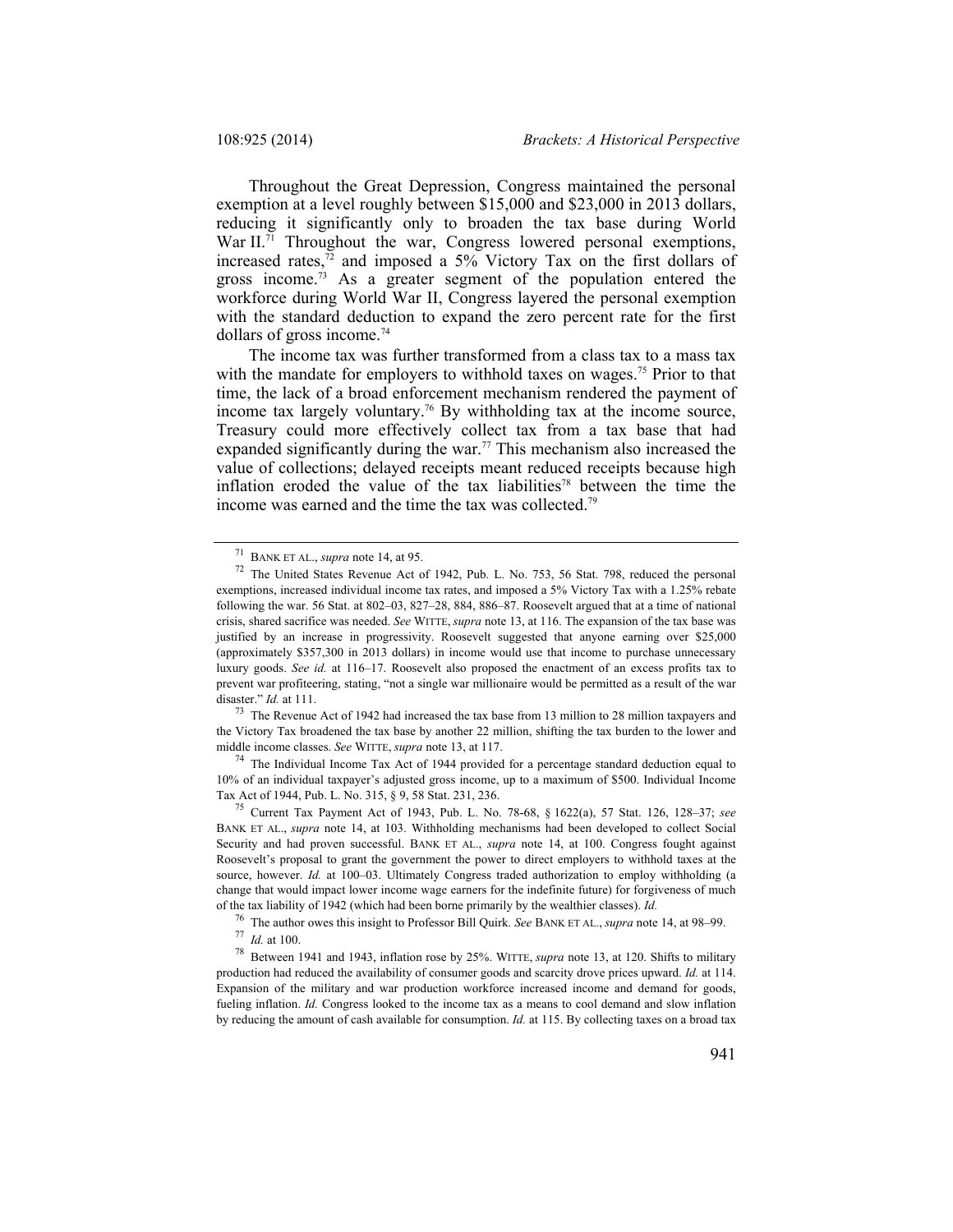Following World War II through the late 1960s, inflation further reduced the aggregate value of the personal exemption and standard deduction, which reached an all-time low of approximately \$5000 (in 2013 dollars) in 1963. In 1969, however, Congress gave the standard deduction a boost and when combined with the personal exemption, the zero bracket was extended to the first \$1625 (approximately \$10,360 in 2013 dollars) of income for an unmarried individual.80 Congress periodically updated the standard deduction and personal exemption to maintain this zero bracket over the next decade.81 Ironically, while ERTA indexed the brackets for inflation in 1981, it did not index the standard deduction and personal exemption; these two parameters were finally indexed to inflation with the Tax Reform Act of 1986.<sup>82</sup> From 1982 to 1986 inflation eroded the value of the standard deduction and personal exemption to approximately \$7500 (in 2013 dollars).83 Finally, the Tax Reform Act of 1986 set the standard deduction at \$2540 and personal exemption at \$1900 yielding a zero bracket on the first \$4440 (or approximately \$9100 in 2013 dollars) and provided for both parameters to be indexed for inflation.<sup>84</sup> From 1986 forward the standard deduction and personal exemption have together maintained a zero bracket set at between \$9000 and \$11,000 (in 2013 dollars).85 The mean value for the personal exemption plus the standard deduction during the 100-year period is \$12,738, and the median is \$9804 (both in 2013 dollars). $86$ 

### *D. Number of Brackets*

In comparison to prior years, the current income tax system has a paucity of brackets. During the first thirty years, the federal income tax contained as many as fifty-six brackets, yielding both a greater degree of progressivity and more gradual rate increases. The number of brackets has ranged as high as fifty-six during the two world wars and as low as three in

base at the time the income was earned, the government reduced consumer purchasing power and dampened consumer demand. BANK ET AL., *supra* note 14, at 99.<br><sup>79</sup> BANK ET AL., *supra* note 14, at 99.<br><sup>80</sup> Tax Reform Act of 1969, Pub. L. No. 91-172, §§ 801–802, 83 Stat. 487, 675–76.

<sup>81</sup> *See Historical Individual Income Tax Parameters*, *supra* note 7; *Historical Standard Deduction*, *supra* note 7.

<sup>&</sup>lt;sup>82</sup> The Tax Reform Act of 1986, Pub. L. No. 99-514, 100 Stat. 2085, provided for the personal exemption and standard deduction to be adjusted for inflation annually. 100 Stat. at 2100–03.<br><sup>83</sup> See BROWNLEE, *supra* note 50, at 133.<br><sup>84</sup> The Tax Reform Act of 1986, Pub. L. No. 99-514, 100 Stat. 2085, provided for th

exemption and standard deduction to be adjusted for inflation annually. 100 Stat. at 2100–03. 85 *See Historical Individual Income Tax Parameters*, *supra* note 7; *Historical Standard Deduction*,

*supra* note 7.

<sup>86</sup> *See Historical Individual Income Tax Parameters*, *supra* note 7; *Historical Standard Deduction*, *supra* note 7.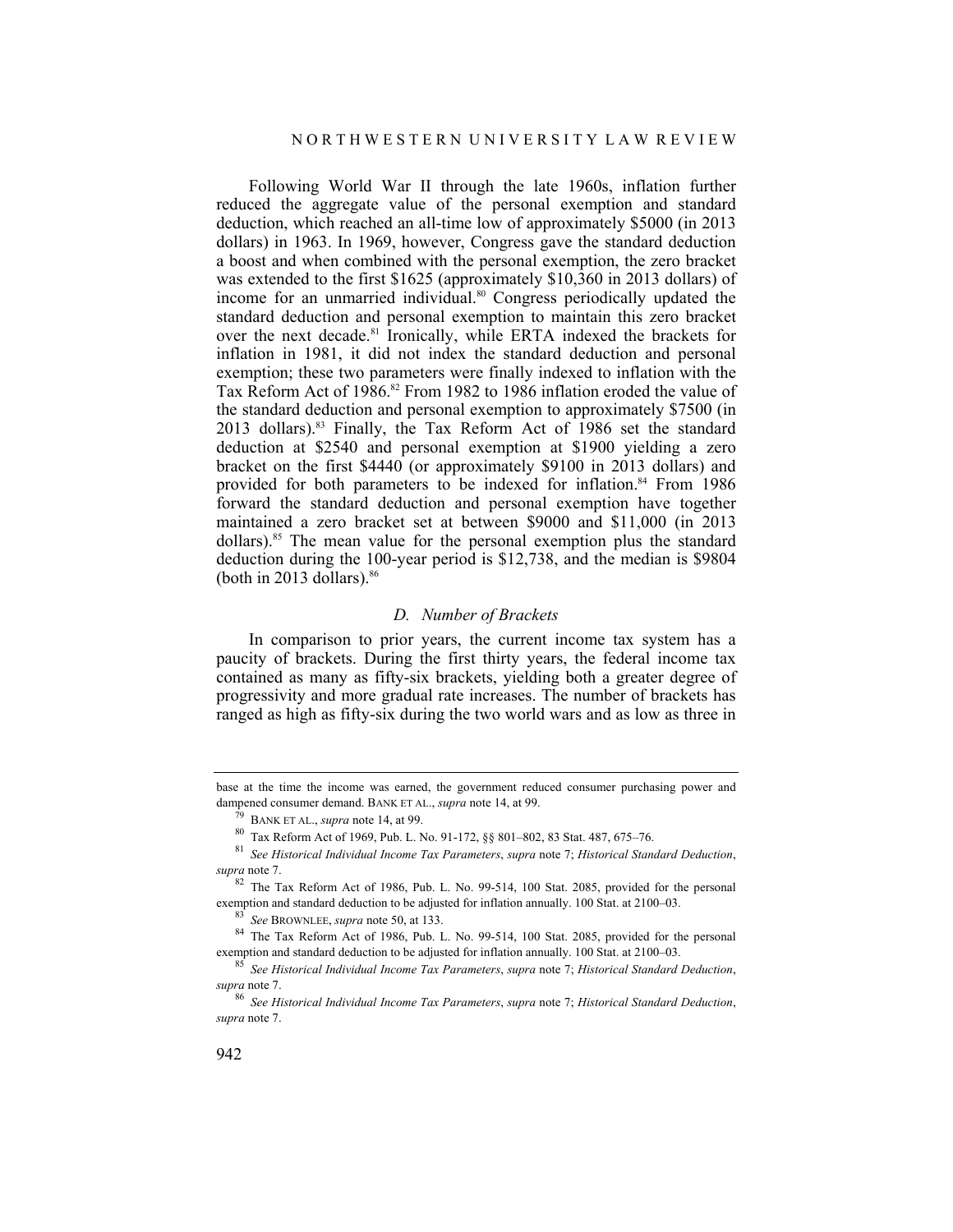1991 and 1992. Figure 6 tracks the number of brackets that have been in effect over the full period the income tax has been in place. $87$ 



FIGURE 6: TOTAL NUMBER OF TAX BRACKETS 1913–2013

Prior to World War II, the initial rates levied on taxable income were modest. The bottom rates started at 1% to 4%, the rate increases between brackets were small (no greater than 4%), and the brackets themselves (the traunches of income subject to each rate) were broad. During World War II, Congress reduced the number of rates and increased the step up in rates between brackets. After the initial rate, set at 23% on the first dollars of taxable income, the rate schedule progressed in increments of 1% to 5% to the top rate of 94%.<sup>88</sup>

In contrast, the Tax Reform Act of 1986 dramatically reduced the number of brackets to four, applying only three different rates. The first three rates were set at 15%, 28%, and 33%. These rates were applied to progressively higher traunches of income up to \$176,000 (in 2013 dollars). A lower rate of 28% was applied to taxable income in excess of \$176,000.<sup>89</sup> The rate structure progressed steeply against middle class taxable income and was flat at higher levels.

In 1992, under President Clinton, Congress expanded the rate structure to increase progressivity, setting a top marginal rate at  $39.6\%$ .<sup>90</sup> In 2001, under President George W. Bush, Congress reduced the rates set under

<sup>&</sup>lt;sup>87</sup> *See U.S. Federal Income Tax Rates History, supra* note 1.<br><sup>88</sup> *Id.* (years 1944 and 1945).<br><sup>89</sup> Tax Reform Act of 1986 (TRA 1986), Pub. L. No. 99-514, § 101, 100 Stat. 2085, 2096–98.<br><sup>90</sup> Omnibus Budget Reconciliat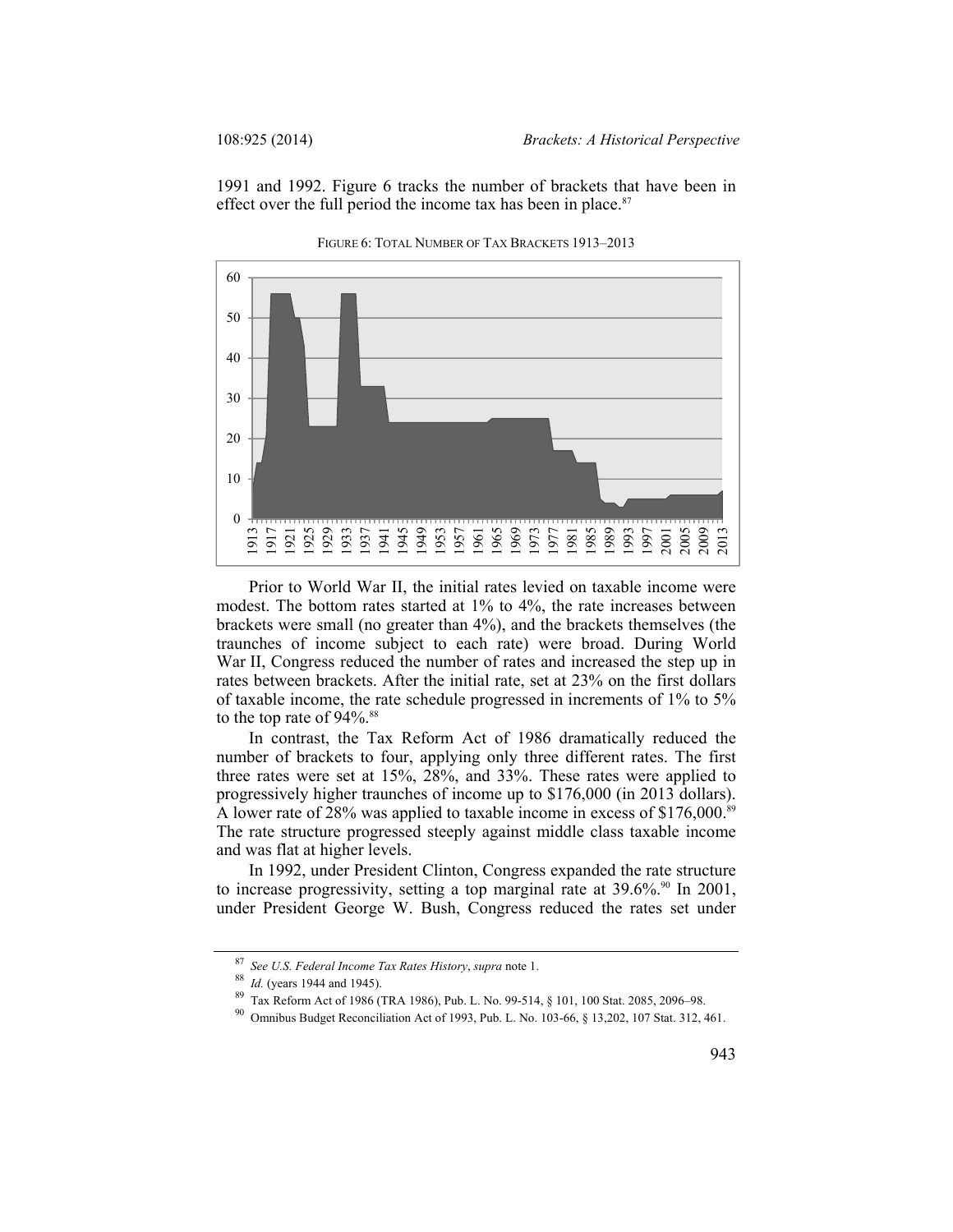President Clinton, bringing the top rate down to 35%, and creating an additional 10% bracket for the first dollars of taxable income.<sup>91</sup> This rate structure has remained in place, with the restoration of a top rate of 39.6% in December of  $2012.^{92}$ 

#### *E. Bracket Penetration*

The penetration of the bracket structure into the income stream has varied wildly. For the first fifty years of the income tax, the bracket structure extended much more deeply into the income strata. During the Great Depression and just prior to entry into World War II, the U.S. established top rates of 79% and 81% for incomes in excess of \$5 million (approximately  $$78–$82$  million in 2013 dollars).<sup>93</sup> In contrast, in 2013, the top marginal rate of 39.6% was applied to taxable income in excess of  $$400,000$ .<sup>94</sup> Figure 7 depicts the income levels at which the top marginal rates were applied over the 100-year period.<sup>95</sup>

<sup>91</sup> *See* Jobs and Growth Tax Relief Reconciliation Act of 2003, Pub. L. No. 108-27, §§ 104–105, 117 Stat. 752, 754–55; Economic Growth and Tax Relief Reconciliation Act of 2001, Pub. L. No. 107- 16, § 101, 115 Stat. 38, 41–42.

 $\frac{92}{92}$  American Taxpayer Relief Act of 2012, Pub. L. No. 112-240, § 101(b), 126 Stat. 2313, 2316 (2013). The Act applies a 10% rate on the first \$8925 of taxable income, a 15% rate on the next \$27,325, a 25% rate on the next \$51,600, a 28% rate on the next \$94,400, a 33% rate on the next \$215,100, a 35% rate on the next \$1650, and 39.6% on taxable income in excess of \$400,000. *See U.S. Federal Income Tax Rates History*, *supra* note 1.

<sup>93</sup> *See U.S. Federal Income Tax Rates History*, *supra* note 1 (years 1940 and 1941). 94 *Id.*

<sup>95</sup> *See U.S. Federal Income Tax Rates History*, *supra* note 1.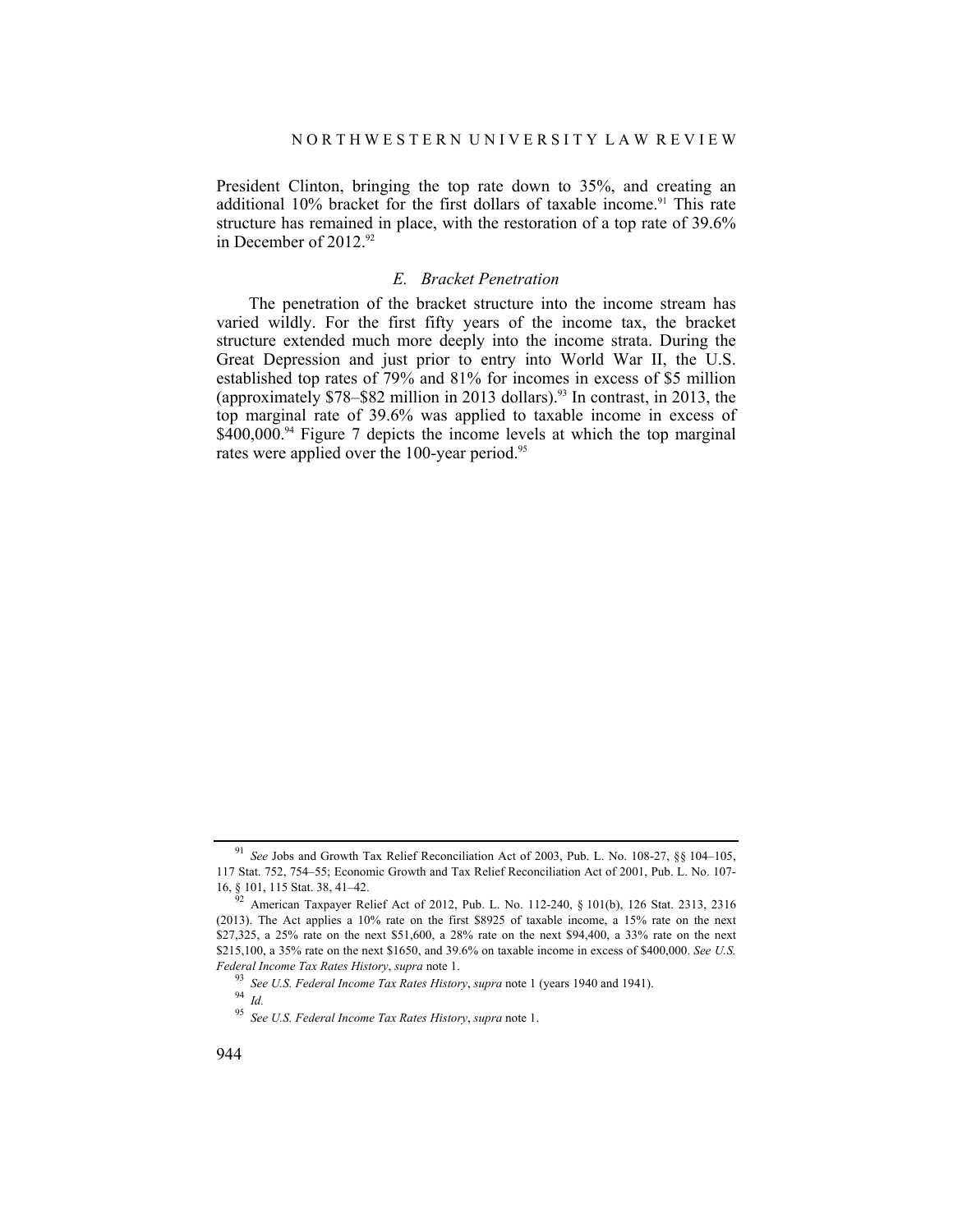

FIGURE 7: TOP MARGINAL TAX RATES AND LEVEL OF INCOME AT WHICH TOP MARGINAL TAX RATES APPLIED 1913–2013

Congress made dramatic adjustments to the brackets in 1942, applying a top rate of 88% to \$200,000 of taxable income (approximately \$2.86 million in 2013 dollars).<sup>96</sup> While these progressive rate structures remained in place for three decades after the end of World War II, inflation compressed the rate structures.

From 1913 to 1981, Congress denominated the brackets, the income levels to which different marginal tax rates would apply, in dollar amounts. Because Congress did not provide for those sums to be adjusted annually for inflation, higher rates were forced onto taxpayers at lower and lower levels of income, a phenomenon known as "bracket creep."97 For example, from 1946 through 1963 the rate structure was not altered significantly. In 1946 the top tax rate, 91%, was levied on taxable income of \$200,000 (approximately \$2.39 million in 2013 dollars).<sup>98</sup> By 1963 the 91% top rate still applied to incomes of \$200,000, but those dollars were worth only about  $$1.52$  million (in 2013 dollars) because of inflation.<sup>99</sup> Similarly, between 1964 and 1981 Congress did not amend the rate schedule significantly, but inflation continued to take its toll. In 1965, the top marginal rate was 70%, applying to incomes of \$100,000 (approximately  $$740,000$  in 2013 dollars) and higher.<sup>100</sup> By 1981, the top bracket was

<sup>&</sup>lt;sup>96</sup> *See id.* **BROWNLEE**, *supra* note 50, at 126–27.

<sup>97</sup> BROWNLEE, *supra* note 50, at 126–27. 98 *U.S. Federal Income Tax Rates History*, *supra* note 1. 99 *Id.*

<sup>100</sup> Revenue Act of 1964, Pub. L. No. 88-272, § 111(a), 78 Stat. 19, 21; *U.S. Federal Income Tax Rates History*, *supra* note 1.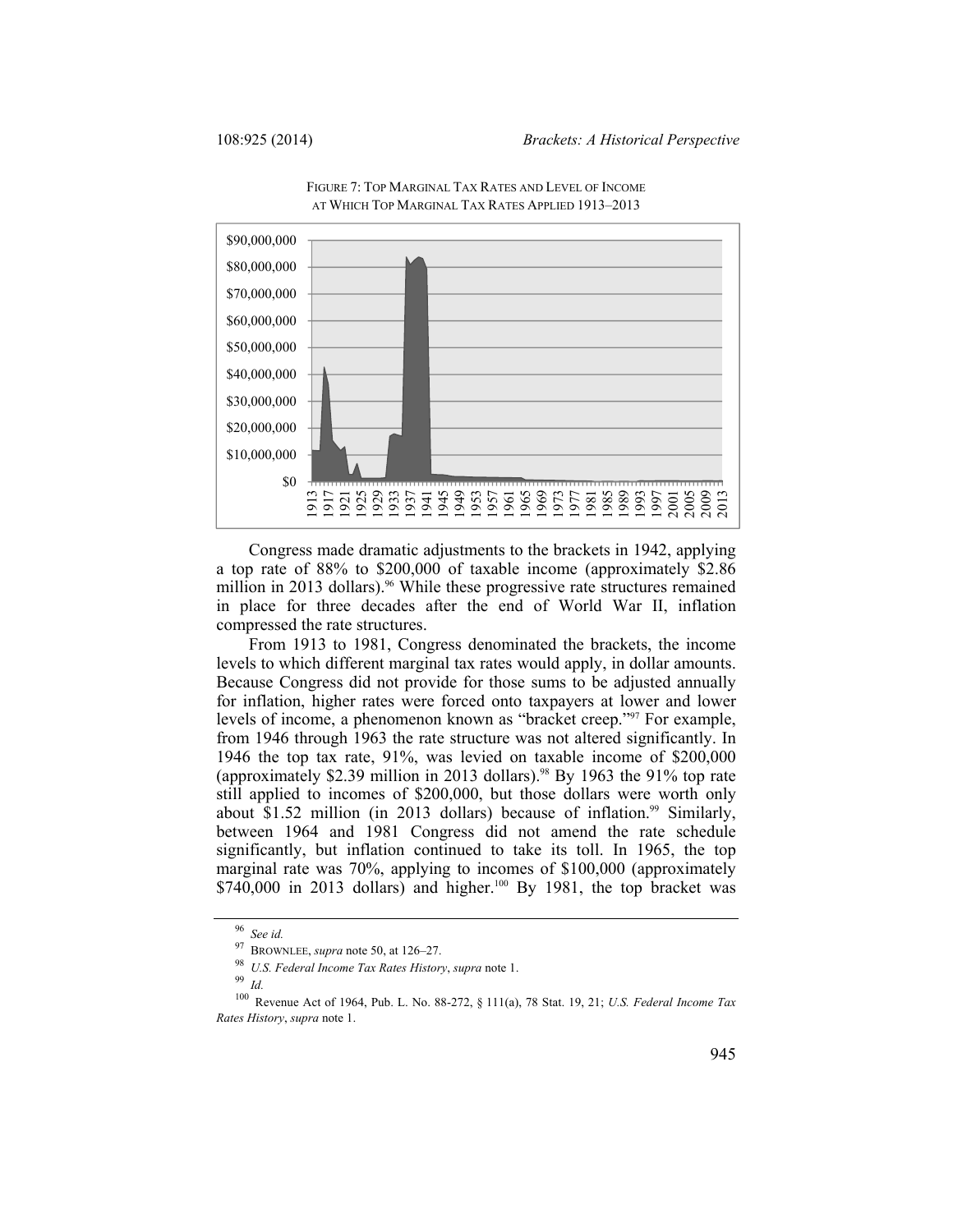largely unchanged, but the 70% rate applied to taxable incomes of approximately  $$278,000$  in 2013 dollars.<sup>101</sup> This inflationary shift of top rates onto lower levels of income was paralleled in every bracket and impacted every taxpayer.102 Each year higher rates were imposed on taxpayers at lower levels of income.

Bracket creep also provided Congress with "easy" money.<sup>103</sup> By failing to index the brackets to inflation, Congress effectuated an increase in rates without having to pass a new tax statute.<sup>104</sup> Bracket creep and the erosion of earning power also appears to have driven significant demand for tax expenditures, preferences in the form of exclusions, exemptions, deductions, credits, deferral provisions, and special rates.<sup>105</sup> Tax expenditures, in turn, gave Congress the means to move their social policy goals forward and to provide favorable tax treatment to special interest groups without having to go through the budgetary process.<sup>106</sup> In 1967, Assistant Secretary of the Treasury Stanley Surrey began to assemble a tax expenditure budget to identify these forms of "spending" occurring through the tax code and to express his concerns about their inefficiency, unfairness, growing magnitude, and distortionary impact.<sup>107</sup> Under President Nixon, Congress introduced the Alternative Minimum Tax to attempt to restore vertical equity.108 President Jimmy Carter sought to attack the source of the problem, spearheading broad-based tax reform to roll back tax preferences for the wealthy, but these efforts failed.<sup>109</sup> Between

<sup>101</sup> The 70% marginal rate applied to incomes of \$108,200 in 1965. *U.S. Federal Income Tax Rates History*, supra note 1.<br><sup>102</sup> BROWNLEE, *supra* note 50, at 133.<br><sup>103</sup> *See id.* at 126–28. Brownlee dubs this period the "era of easy finance." Id. at 107.

<sup>&</sup>lt;sup>104</sup> *Id.* at 133. *Id.* at 129–30. Today, the largest tax expenditures for individuals include exclusion of  $Id$ . at 129–30. Today, the largest tax expenditures for individuals include exclusion of employers' contributions for employee's health insurance and medical care, the net exclusion of contributions to employer-provided and individual pension plans and the deferral of gains under these plans, the deductibility of mortgage interest on owner-occupied homes, the exclusion of up to \$250,000 of capital gains on a primary residence (up to \$500,000 for a married couple), the deduction of state and local property tax for owner-occupied homes, the partially refundable child credit of \$1000 per child, the deduction for charitable contributions, the reduced tax rate on long-term capital gains, and the stepup in basis for capital gains at death. For businesses, the largest tax expenditures include the provision that allows for accelerated depreciation of certain types of machinery and equipment, and the deferral of income from controlled foreign corporations. *See Tax Expenditures: What Are the Largest Tax Expenditures?*, TAX POL'Y CENTER, URB. INST. & BROOKINGS INSTITUTION, http://www.taxpolicy center.org/briefing-book/background/expenditures/largest.cfm (last visited June 1, 2014).<br>
<sup>106</sup> BROWNLEE, *supra* note 50, at 129–30.<br>
<sup>107</sup> Id. at 131–32.<br>
<sup>108</sup> See WITTE, *supra* note 13, at 167.<br>
<sup>109</sup> BROWNLEE, *sup*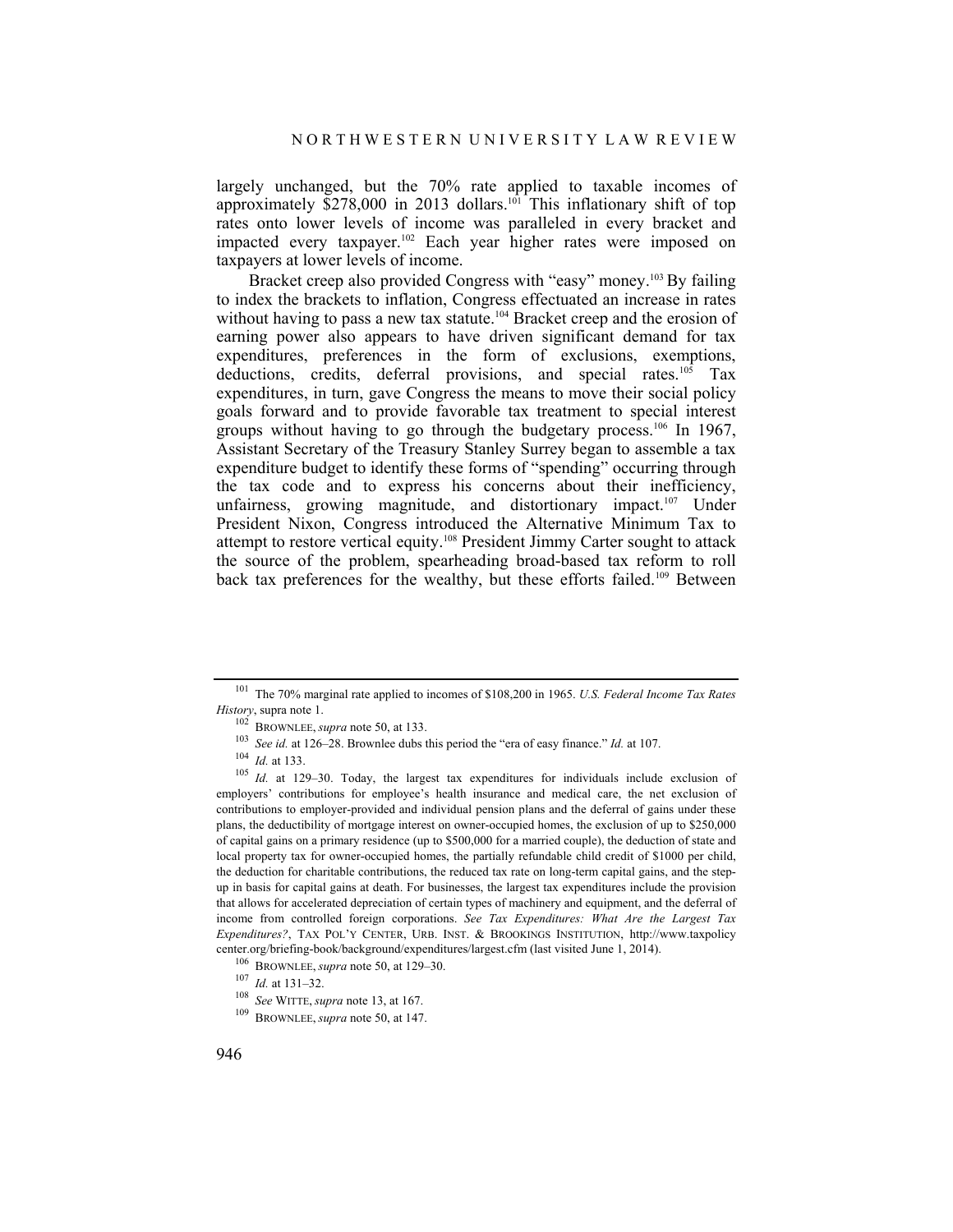1967 and 1984 the tax expenditure budget expanded from \$37 billion (\$258 billion in 2013 dollars) to \$327 billion (\$733 billion in 2013 dollars).<sup>110</sup>

The Economic Recovery Tax Act of 1981 (ERTA) brought bracket creep to a halt by requiring the tax tables to be adjusted annually for inflation based on the Consumer Price Index.<sup>111</sup> The progressivity maintained during and after World War II was never restored, however. For example, in 1981, before ERTA went into effect, the 49% rate was applied to incomes between approximately \$87,000 and \$106,000 in 2013 dollars, with higher rates of up to 70% imposed on higher levels of income.<sup>112</sup> In 1982 when ERTA went into effect, the top rate, 50%, was applied to incomes of \$100,000 (in 2013 dollars) and above.<sup>113</sup> In other words, those with incomes below \$100,000 did not receive a significant reduction in rates that year.<sup>114</sup> Taxpayers with incomes above \$100,000, however, received rate reductions of between 5% and 20%.<sup>115</sup>

Congress continued to compress the rate structures with the Tax Reform Act of 1986; after its initial three-year phase-in period, the rate schedule had little progression at all. By 1988, the rate on the highest level of income was 28%; it was applied to incomes between \$17,850 and

<sup>&</sup>lt;sup>110</sup> *Id.* at 132. The sums were adjusted for inflation to reflect 2013 dollars based on the average CPI-U published by the Department of Labor, Bureau of Labor Statistics for each year. *See CPI Inflation Calculator*, *supra* note 8.<br><sup>111</sup> Pub. L. No. 97-34, § 104(a), 95 Stat. 172, 188–89. The provisions for inflation adjustments

under ERTA and TRA 1986 contained one important exception, the Alternative Minimum Tax (AMT). The AMT was developed during the Nixon Administration to ensure that high-income taxpayers were not able to avoid paying income tax altogether through the extensive use of exemptions, deductions, and credits. WITTE, *supra* note 13, at 167; *see also* Tax Reform Act of 1969, sec. 301, §§ 56–58, Pub. L. No. 91-172, 83 Stat. 487, 580–86; STAFF OF THE JOINT COMM. ON INTERNAL REVENUE TAXATION, 91ST CONG., GENERAL EXPLANATION OF THE TAX REFORM ACT OF 1969, at 105 (Comm. Print 1970). The AMT applies a flat rate to a more comprehensive tax base for high-income taxpayers. *See* 83 Stat. at 580–86. While initially the tax was calculated separately and added to the tax calculated using the tax tables on ordinary income, the AMT was transformed into a separate, parallel system under the Revenue Act of 1978. *See* Revenue Act of 1978, Pub. L. No. 95-600, sec. 131, § 457, 92 Stat. 2763, 2781–82; *Historical AMT Legislation*, TAX POL'Y CENTER, URB. INST. & BROOKINGS INSTITUTION (Jan. 6, 2014), http://www.taxpolicycenter.org/taxfacts/displayafact.cfm?Docid=195. Consequently, a taxpayer earning income in excess of the threshold would have to calculate their income tax both under the normal system and under the AMT. *See* I.R.C. § 55 (2006); I.R.C. § 55 (1988). The failure to index the AMT for inflation meant that each year more middle class households were subject to the AMT, paid a flat rate between 21% and 28% on their incomes, and spent significantly more time calculating their total tax burden. In December of 2012, after spending years periodically "patching" the AMT to provide relief to middle income households, Congress finally modified the AMT to index the thresholds for inflation. *See* American Taxpayer Relief Act of 2012, Pub. L. No. 112-240, §§ 101(a)–(b), 104, 126 Stat. 2313, 2316–17, 2320 (2013) (codified at I.R.C. § 55(c)(4)).

<sup>112</sup> *U.S. Federal Income Tax Rates History*, *supra* note 1. 113 *Id.*

<sup>&</sup>lt;sup>114</sup> At that time, taxes were actually increased for taxpayers earning incomes of less than \$99,000 because the standard deduction and the personal exemption were not indexed for inflation and declined in value from 1981 through 1986. 115 *See U.S. Federal Income Tax Rates History*, *supra* note 1.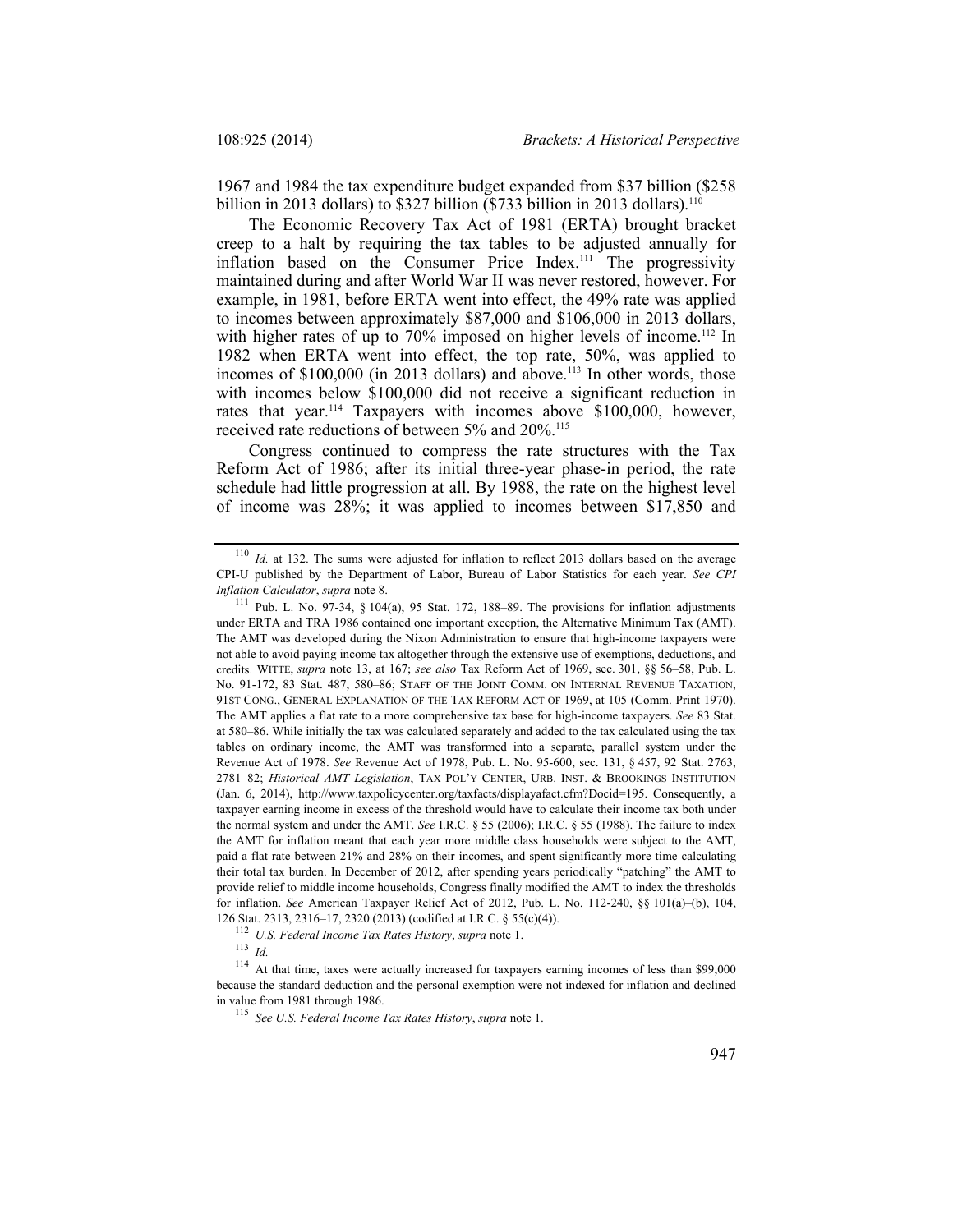\$43,150 (between approximately \$35,150 and \$85,000 in 2013 dollars) and to incomes above \$89,560 (approximately \$176,000 in 2013 dollars).<sup>116</sup> A 33% bubble rate that applied to incomes between approximately \$85,000 and \$175,000 (in 2013 dollars) recouped the benefits provided by the initial 15% rate. In 1991 and 1992 the top rate was 31% applied to incomes in excess of approximately \$85,000 in 2013 dollars.<sup>117</sup> Figure 8 depicts the income levels at which the top marginal rates were applied over the last 70 years. $118$ 



FIGURE 8: TOP MARGINAL TAX RATES AND LEVEL OF INCOME (IN 2013 DOLLARS) AT WHICH TOP MARGINAL TAX RATES WERE APPLIED 1943–2013

The sharp changes in the slope of the line in Figure 8 for 1964, 1981, 1986, and 1992 correspond to tax legislation that modified the brackets and the rates. The gradual declines in the slope from 1943 through 1964 and from 1965 through 1981 depict the impacts of inflation; higher tax rates were increasingly applied to lower levels of income. From 1992 to the present, the rate structure has been relatively stable as a result of inflation indexing, with the taxable income level at which the top rate has been applied ranging between approximately \$387,000 and \$404,000 in 2013 dollars.<sup>119</sup>

<sup>116</sup> *Id.*

<sup>117</sup> *Id.*

<sup>118</sup> *Id.*

<sup>119</sup> *Id.*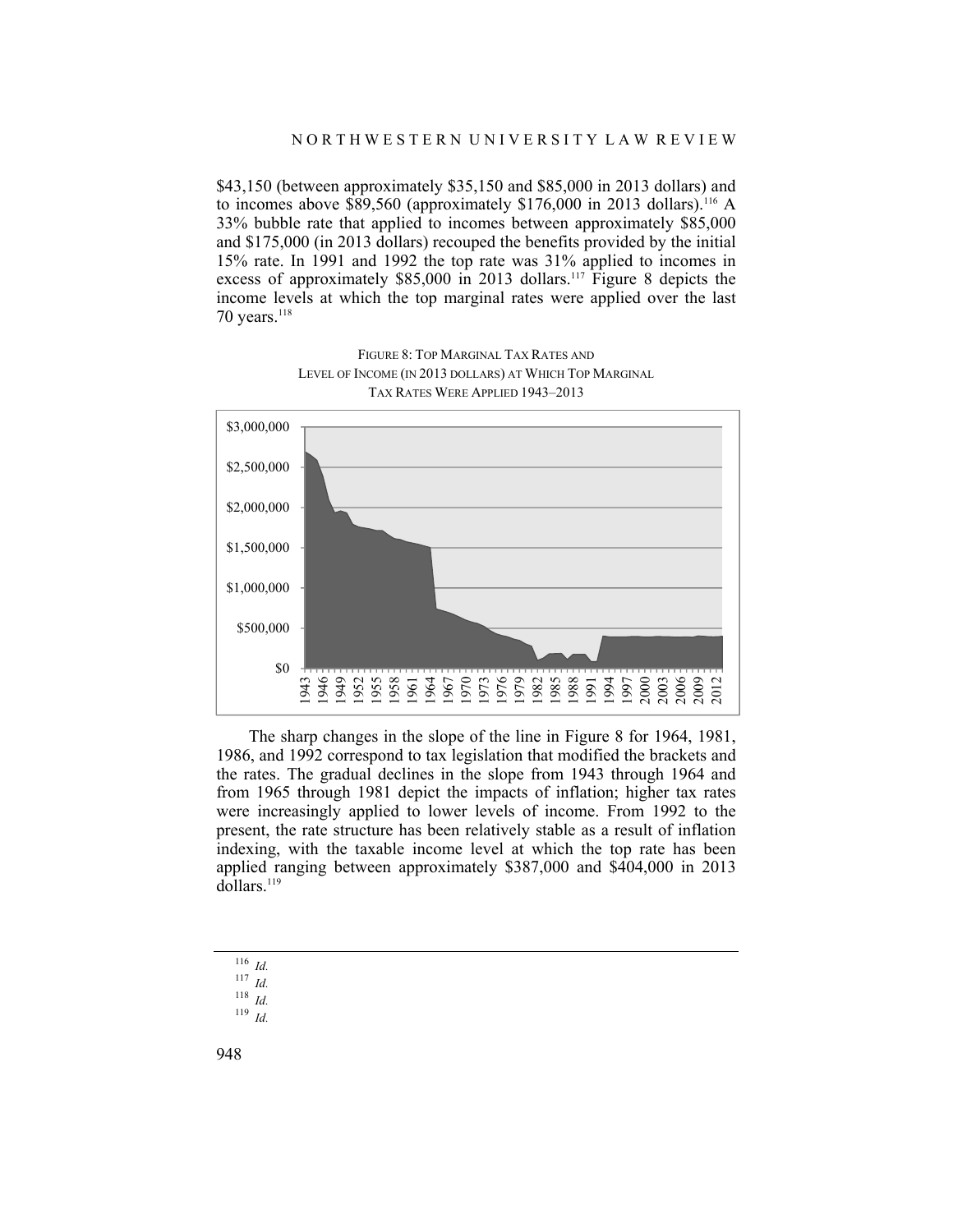### *F. Overview*

The income tax has taken on a diverse array of forms over the past 100 years. Congress broadened the income tax base dramatically from 1913 to 1963 and applied sharply progressive rates against higher levels of income, reaching deeply into the income strata. To cover the costs of military mobilization during World Wars I and II and fiscal needs during the Great Depression, Congress expanded the rate schedule to include as many as fifty-six different rates ranging from 2% to 94%. These rates were applied against income brackets that extended so deeply into the income strata that the top rate was applied to income in excess of \$83 million (in 2013 dollars). When the United States entered World War II, Congress made the rate structures more steeply progressive, shifting to a twenty-fourbracket structure and applying the highest rate, 88%, against income in excess of \$2.8 million in 2013 dollars. During that period, Congress brought virtually every household into the ambit of the income tax through withholding at the source and a sharp reduction in the personal exemption and standard deduction. The lowest income taxpayers were paying a rate of 23% on their first dollars of taxable income. The executive and legislative branch justified this massive transformation toward sharper progressivity and a much more expansive base with calls for shared sacrifice. These rate structures remained in place for another twenty years. At the end of World War II, the executive branch resisted Congressional pressure to lower rates, instead emphasizing inflation management, federal debt reduction, balanced budgets, and the need to fund domestic programs and military engagement in Korea and Vietnam. The primary concerns of tax policy analysts throughout this period were efficiency (how best to collect revenue without distorting taxpayer behavior), equity (how best to distribute the burdens and benefits across the economic classes), and fiscal prudence (how to balance the budget and reduce the federal debt).

During the last fifty years, however, Congress has used the income tax as a tool to achieve economic growth, apparently eschewing its earlier goals. While the initial tax cuts were designed to increase consumer demand, for the past forty years Congress has repeatedly reduced the progression of rates and their penetration into the income strata to increase the supply of capital. By 1991 the rate schedule had flattened to three rates, with the top rate of 31% applied to incomes in excess of \$49,300 (approximately \$84,300 in 2013 dollars). While Congress has expanded the rate schedule during the Clinton, Bush, and Obama Administrations, the progressivity achieved during the first half of the 20th Century has never been restored and the federal debt has grown.

In addition, the structure has become far more opaque. From World War II to 1980, inflation reduced the real value of wages and forced lower income taxpayers into higher brackets. Lower real income and higher taxes increased demand for tax preferences (exemptions, exclusions, deductions,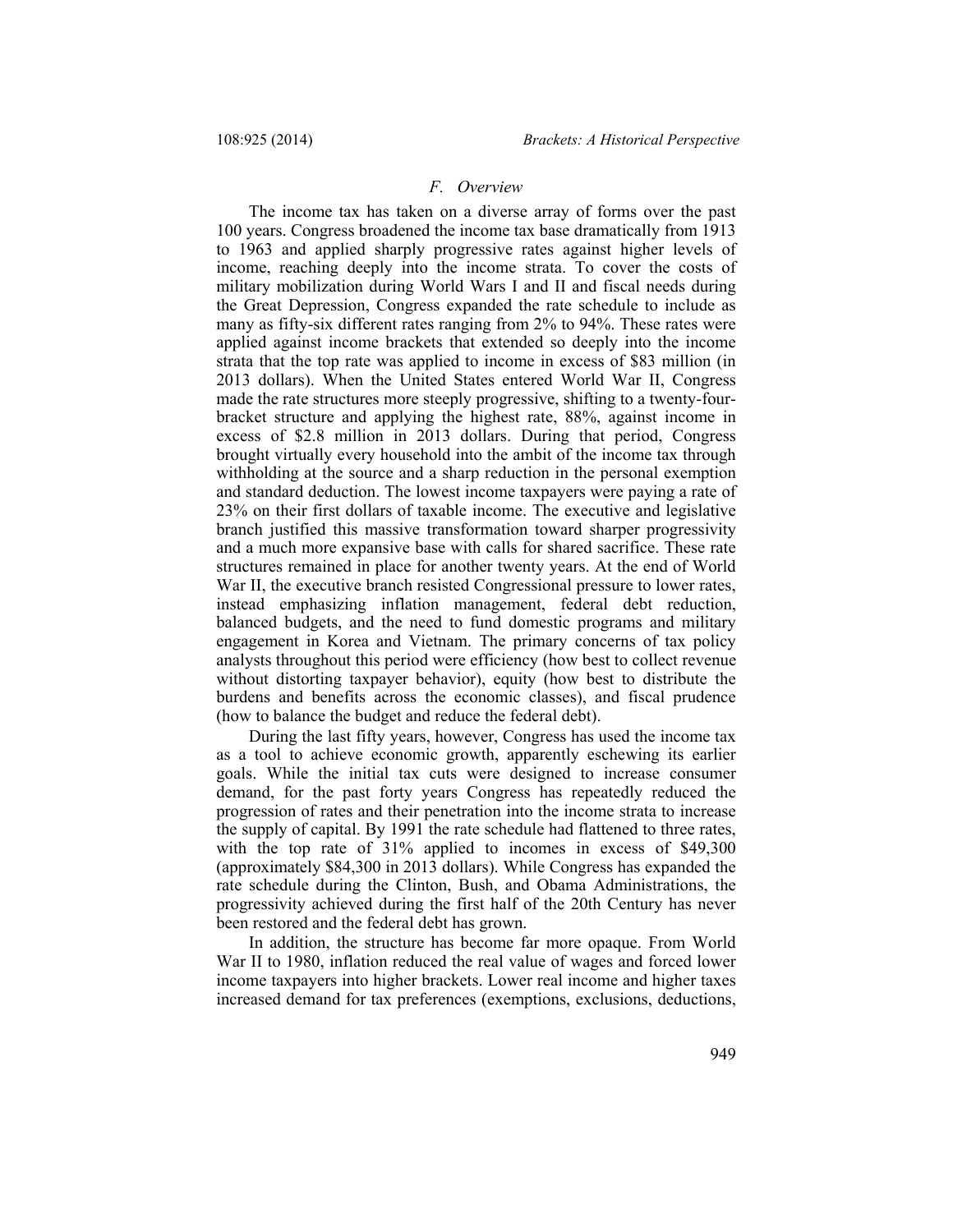credits, deferral, and special rates) that would help taxpayers shield their income. These tax expenditures have proliferated at a rapid pace, $120$  creating more complexity,<sup>121</sup> undermining horizontal and vertical equity,<sup>122</sup> and reducing transparency.<sup>123</sup>

# II. HISTORICAL ANALOGS TO CURRENT PROPOSALS FOR TAX REFORM

The great variety of bracket and rate structures employed over the 100-year history of the income tax renders historical economic data an invaluable resource for economists and tax scholars. Because the structures that would result from a number of tax proposals currently being discussed in the media resemble historical tax structures, analysis of historical data may aid tax analysts in evaluating those proposals.

For example, historical evidence appears to contradict assumptions that tax cuts to top incomes will spur growth. The Congressional Research Service has noted that the highest periods of economic growth have correlated with more highly progressive tax rates.<sup>124</sup> Thomas Piketty, Facundo Alvaredo, Anthony Atkinson, and Emmanuel Saez have examined historical economic data from the United States and other countries throughout North America, Europe, Asia, and Australia and concluded that countries that cut top income tax rates significantly during the last quarter of the 20th Century did not achieve higher growth than countries that

<sup>120</sup> *Tax Expenditures: How Have They Changed over Time?*, TAX POL'Y CENTER, URB. INST. & BROOKINGS INSTITUTION, http://www.taxpolicycenter.org/briefing-book/background/expenditures/ change.cfm (last updated July 20, 2009) (describing the increase in tax expenditures as a percentage of GDP).<br><sup>121</sup> STANLEY S. SURREY & PAUL R. MCDANIEL, TAX EXPENDITURES 25-26 (1985).

<sup>&</sup>lt;sup>122</sup> See CONG. BUDGET OFFICE, THE DISTRIBUTION OF MAJOR TAX EXPENDITURES IN THE INDIVIDUAL INCOME TAX SYSTEM 8 (2013), *available at* http://www.cbo.gov/sites/default/files/cbofiles/ attachments/43768\_DistributionTaxExpenditures.pdf. In a tax system with progressive rates, exclusions, exemptions, and deductions provide an upside-down subsidy, granting larger subsidies to higher income taxpayers than to those with lower incomes. Stanley S. Surrey, *Tax Incentives as a Device for Implementing Government Policy: A Comparison with Direct Government Expenditures*, 83 HARV. L. REV. 705, 720–22 (1970); *see also* Leonard E. Burman, *Is the Tax Expenditure Concept Still Relevant?*, 56 NAT'L TAX J. 613, 622 (2003) (describing the size and the distributional impact of the home mortgage interest deduction).<br><sup>123</sup> STAFF OF THE JOINT COMM. ON TAXATION, JCX-37-08, A RECONSIDERATION OF TAX

EXPENDITURE ANALYSIS 62–64 (2008). 124 THOMAS L. HUNGERFORD, CONG. RESEARCH SERV., R42729, TAXES AND THE ECONOMY: AN

ECONOMIC ANALYSIS OF THE TOP TAX RATES SINCE 1945 (UPDATED) 10 (2012) ("The fitted values [annual real per capita GDP growth rate plotted against the top marginal tax rate and top capital gains tax rate] seem to suggest that higher tax rates are associated with slightly higher real per capita GDP growth rates. The top marginal tax rate in the 1950s was over 90%, and the real GDP growth rate averaged 4.2% and real per capita GDP increased annually by 2.4% in the 1950s. In the 2000s, the top marginal tax rate was 35% while the average real GDP growth rate was 1.7% and real per capita GDP increased annually by less than 1%.").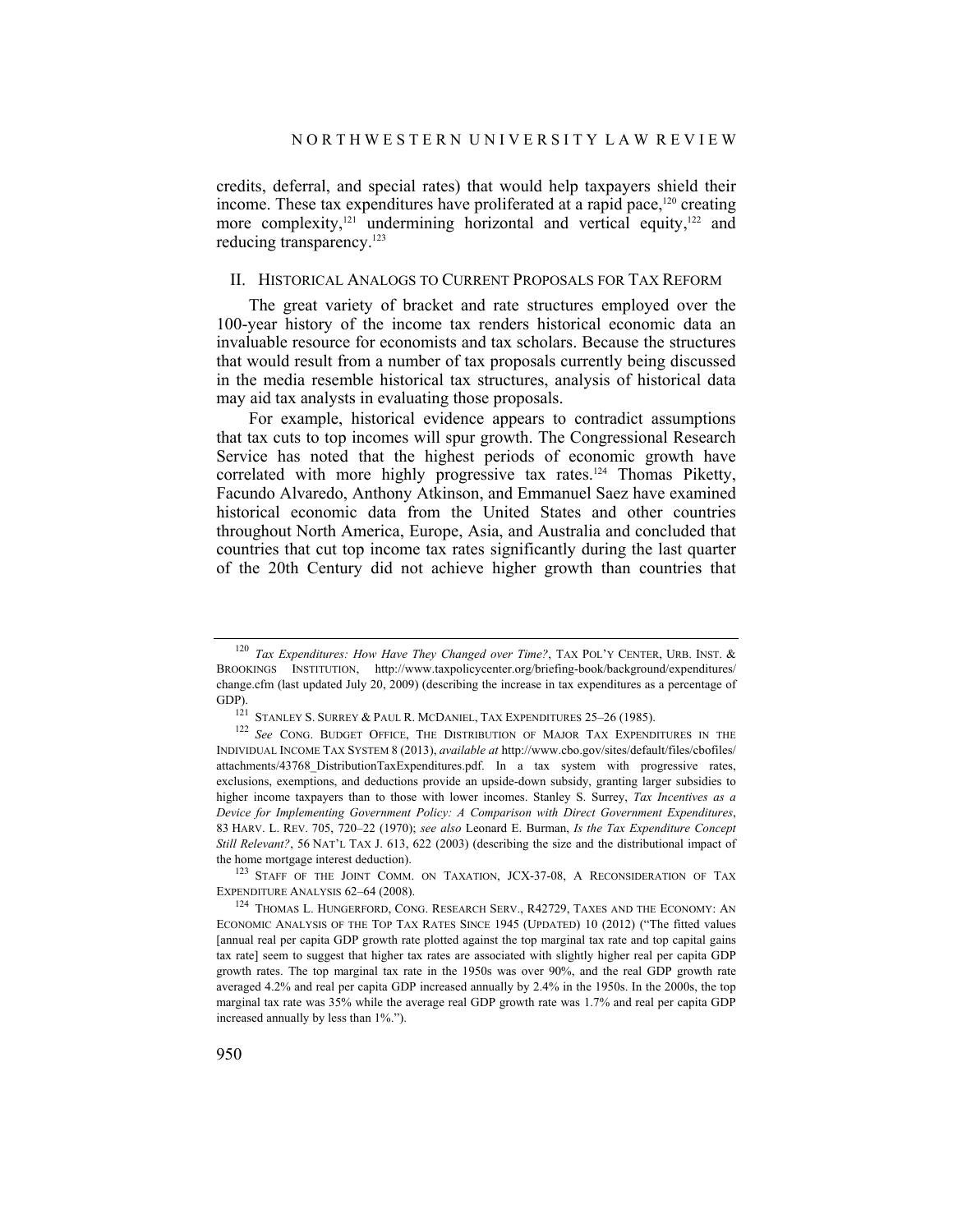maintained progressive income tax regimes.125 Saez and Peter Diamond have used historical economic data since World War II to develop models of the impacts of income tax rate changes and concluded that imposing much more highly progressive rates, such as those in place since 1964, during the Johnson Administration,<sup>126</sup> and from 1981 to 1986, during the Reagan Administration,<sup>127</sup> would not dampen economic growth.<sup>128</sup> While critics claim that increased progressivity would be confiscatory and redistributive and that a more equal distribution of income would not be acceptable for most U.S. citizens,<sup>129</sup> top rates between 50% and 70% have not only been common during the 100 years of the income tax, but have prevailed during most of its history.130

Similarly, other reform proposals are mirrored in the bracket and rate structures that have been employed in the United States in the past. For

 $126$  From 1965 to 1981, the top marginal rate was 70%, levied initially on taxable income of approximately \$728,000 (in 2013 dollars) or more. *U.S. Federal Income Tax Rates History*, *supra* 

note 1.<br><sup>127</sup> From 1982 to 1986, the top marginal rate was 50%, levied initially on taxable income of \$99,000 (in 2013 dollars). *Id.*

*73 Percent?*, 137 TAX NOTES 905, 912 (2012).

<sup>130</sup> The mean for the top rate is 59% and the median top rate is 67% for the 100-year period. *See supra* note 63 and accompanying text.

<sup>125</sup> Facundo Alvaredo, Anthony B. Atkinson, Thomas Piketty & Emmanuel Saez, *The Top 1 Percent in International and Historical Perspective*, J. ECON. PERSP., Summer 2013, at 3, 11; s*ee also* Thomas Piketty, Emmanuel Saez & Stefanie Stantcheva, *Optimal Taxation of Top Labor Incomes: A Tale of Three Elasticities*, 6 AM. ECON. J.: ECON. POL'Y 230, 232 (2014) (finding no apparent correlation between cuts in top tax rates and growth rates in real per capita GDP based on U.S. and international data). While the United States and the United Kingdom reduced top rates dramatically from 1970 to 2010, real GDP growth per capita did not vary significantly from that of other countries, such as France, Germany, and Denmark, that maintained much higher marginal tax rates. Thomas Piketty, Emmanuel Saez & Stefanie Stantcheva, *Taxing the 1%: Why the Top Tax Rate Could Be over 80%*, VOXEU.ORG (Dec. 8, 2011), http://www.voxeu.org/article/taxing-1-why-top-tax-rate-could-beover-80 ("[T]here is no correlation between cuts in top tax rates and average annual real GDP-percapita growth since the 1970s. For example, countries that made large cuts in top tax rates such as the United Kingdom or the Untied States have not grown significantly faster than countries that did not, such as Germany or Denmark."); *see also*, Peter Diamond & Emmanuel Saez, *Diamond and Saez: High Tax Rates Won't Slow Growth*, WALL ST. J. (Apr. 23, 2012, 7:14 PM) [hereinafter Diamond and Saez, *High Tax Rates*], http://online.wsj.com/article/SB10001424052702303425504577353843997820160. html ("For example, from 1970 to 2010, real GDP annual growth per capita averaged 1.8% and 2.03% in the U.S. and the U.K., both of which dramatically lowered their top tax rates during that period, while it averaged 1.72% and 1.89% in France and Germany, which kept high top tax rates during the period. While in no way does this prove that higher top tax rates actually encourage growth, there is not good evidence from the aggregate data supporting the view that higher tax rates slow growth.").

<sup>128</sup> *See* Peter Diamond & Emmanuel Saez, *The Case for a Progressive Tax: From Basic Research to Policy Recommendations*, J. ECON. PERSP., Fall 2011, at 165; Diamond & Saez, *High Tax Rates*, *supra* note 125 ("Indeed, according to the U.S. Department of Commerce's Bureau of Economic Analysis, GDP annual growth per capita (to adjust for population growth) averaged 1.68% between 1980 and 2010 when top tax rates were relatively low, while growth averaged 2.23% between 1950 and 1980 when top tax rates were at above 70%."). 129 Aparna Mathur, Sita Slavov & Michael R. Strain, *Should the Top Marginal Income Tax Rate Be*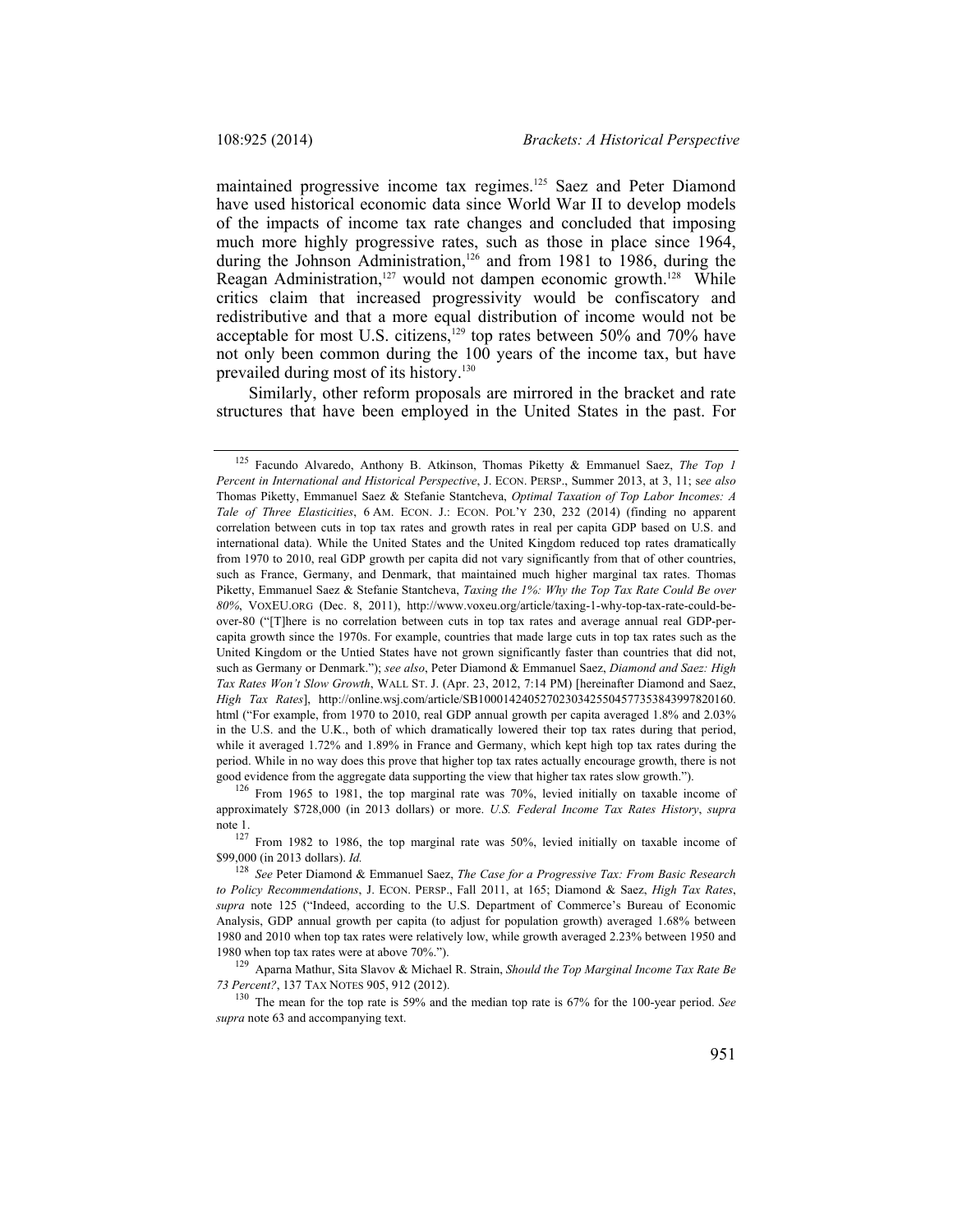example, a recent proposal for reform involves a "millionaire tax," imposing a surtax of  $3.25\%^{131}$  to  $5.6\%^{132}$  on incomes in excess of one million dollars. Congress has enacted far more highly progressive rate structures in the past. Figure 9 tracks the marginal rates applied to the millionth dollar of income over the period the income tax has been in effect.<sup>133</sup>



#### FIGURE 9: MARGINAL RATES ON MILLIONTH DOLLAR

The enactment of a 3.25% surtax on incomes in excess of \$1 million would result in a top marginal rate of 42.85% and a 5.6% surtax would result in a top marginal rate of 44.2%134 on taxable income of \$1 million or more. These rates would be well below the mean and not significantly above the median for the 100-year period the income tax has been in place.135 The marginal rates that would result from the application of a millionaire surtax are not only unremarkable, but are actually more common than not. Furthermore, the higher marginal rates do not appear to have had an impact on economic growth.<sup>136</sup>

<sup>131</sup> Susy Khimm, *Millionaire's Surtax Would Hit the Top 1 Percent of Small Businesses*, WASH. POST WONKBLOG (Nov. 29, 2011, 4:07 PM), http://www.washingtonpost.com/blogs/wonkblog/post/ millionaires-surtax-would-hit-the-top-1-percent-of-small-businesses/2011/11/29/gIQAO9de9N\_blog. html.<br><sup>132</sup> Janet Hook, *Democrats Propose New Tax on Top Earners*, WALL ST. J., Oct. 6, 2011, at A5.<br><sup>133</sup> See U.S. Federal Income Tax Rates History, supra note 1.

<sup>&</sup>lt;sup>134</sup> In 2013 the top rate of 39.6% was applied to incomes in excess of \$400,000. *Id.* 

<sup>&</sup>lt;sup>135</sup> The marginal rate on incomes of \$1 million has averaged about 52.3%, with a median rate at about 42%. *See id.* 

<sup>&</sup>lt;sup>136</sup> During economic recession periods, the marginal rate on \$1 million has been as high as 90% and as low as 2%, with the mean falling at about 53% and the median at about 44.5%. During times of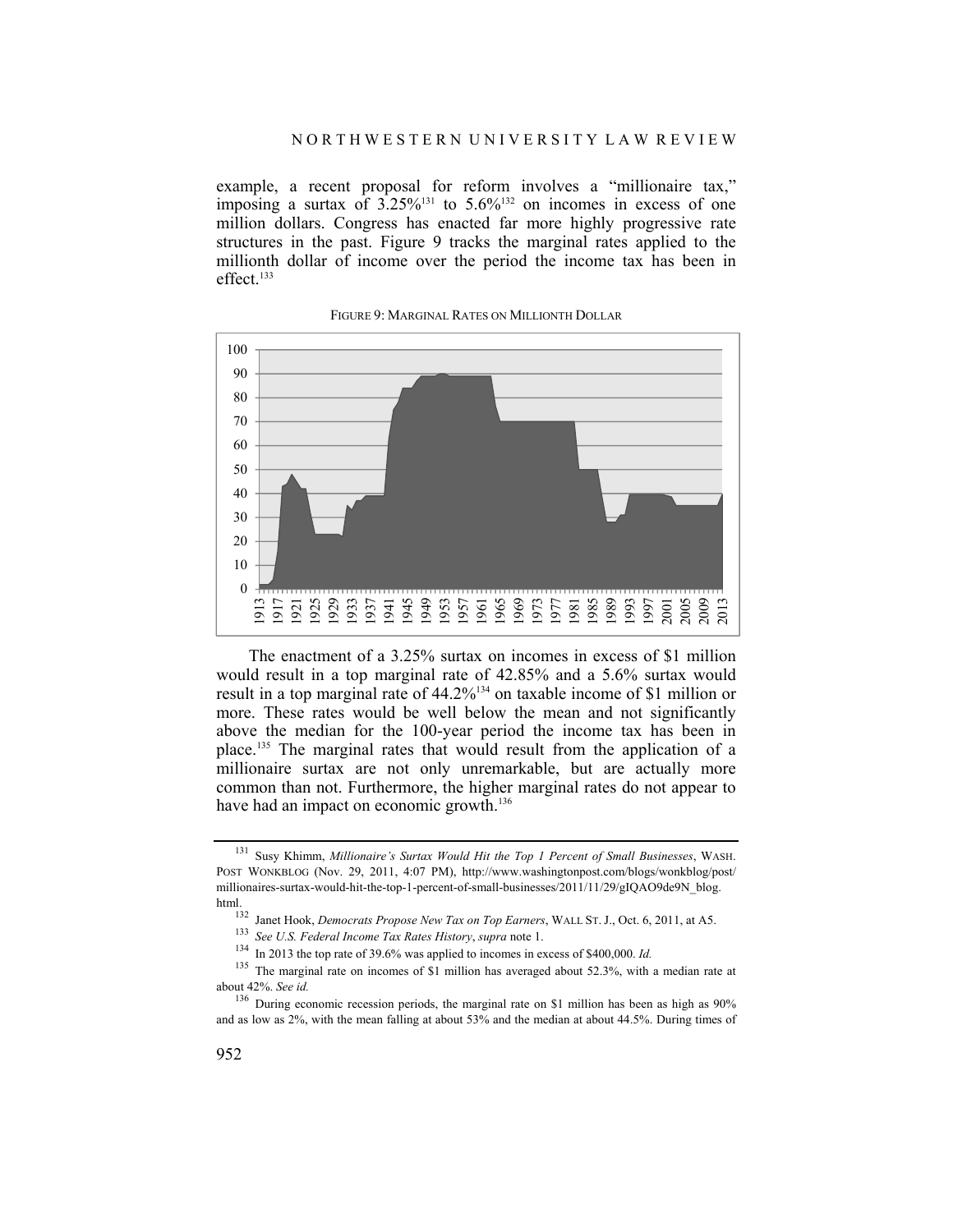Critics of the millionaire surtax argue that the imposition of the surtax would negatively impact employment<sup>137</sup> and that the surtax would harm small businesses.<sup>138</sup> Figure 10 compares the unemployment rate<sup>139</sup> to the marginal tax rate applied to incomes of \$1 million or more<sup>140</sup> for the period for which unemployment data is available, between 1947 and 2013.



FIGURE 10: UNEMPLOYMENT RATE AND MARGINAL TAX RATE ON \$1 MILLION 1947–2013

Unemployment rates do not appear to vary based on changes in the marginal tax rates on incomes of \$1 million. A closer examination of unemployment rates and tax rates for the past three decades, a period in

<sup>138</sup> *See* Khimm, *supra* note 131 (noting Congressman John Boehner's critique of the millionaire tax as a "job-killing tax hike on small businesses"). 139 *Labor Force Statistics from the Current Population Survey*, U.S. DEP'T OF LAB., BUREAU OF

LAB. STAT., http://data.bls.gov/timeseries/LNU04000000?years\_option=all\_years&periods\_option= specific\_periods&periods=Annual+Data (last visited June 1, 2014) (providing the unadjusted unemployment rate from 1947–2013). 140 *See U.S. Federal Income Tax Rates History*, *supra* note 1.

economic expansion the marginal rate on \$1 million has also been as high as 90% and as low as 2%, with the mean at 54.3% and the median at 44%. Economic contractions start at the peak of a business cycle and end at the trough: January 1913–December 1914, August 1918–March 1919, January 1920– July 1921, May 1923–July 1924, October 1926–November 1927, August 1929–March 1933, May 1937–June 1938, February 1945–October 1945, November 1948–October 1949, July 1953–May 1954, August 1957–April 1958, April 1960–February 1961, December 1969–November 1970, November 1973–March 1975, January 1980–July 1980, July 1981–November 1982, July 1990–March 1991, March 2001–November 2001, December 2007–June 2009. Economic expansions start at the trough of a business cycle and end at the next peak. *US Business Cycle Expansions and Contractions*, NAT'L BUREAU OF ECON. RES., http://www.nber.org/cycles/cyclesmain.html (last visited June 1, 2014). 137 *See* Hook, *supra* note 132.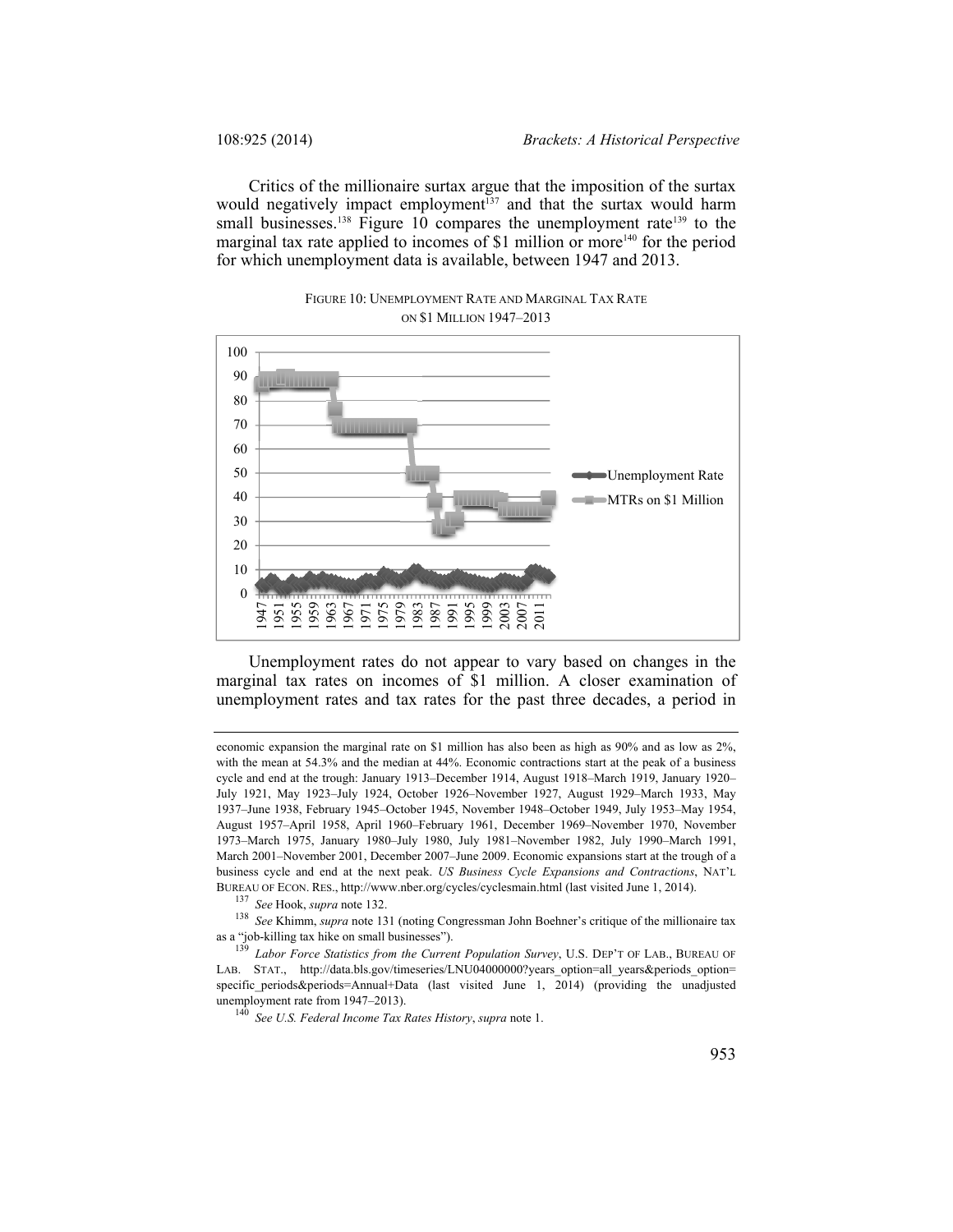which Congress has actively used the income tax as a tool to spur growth, establishes no clear relationship between the two parameters. Figure 11 examines more recent data, comparing the unemployment rate<sup>141</sup> to the marginal tax rate applied to incomes of \$1 million or more<sup>142</sup> from 1983 to 2013.



FIGURE 11: UNEMPLOYMENT RATE AND MARGINAL TAX RATE ON \$1 MILLION 1983–2013

While unemployment declined from 9.6% to 5.3% during the Reagan era, when tax rates on incomes of \$1 million were dropped from 50% to 28%, unemployment declined from 7.5% to 4.0% from 1992 to 2000, when the top marginal rate was increased to 39.6%.143 Furthermore, from 2001 to 2010, when Congress reduced the top marginal tax rate to 35%, unemployment steadily rose to the previous high of  $9.6\%$ <sup>144</sup> While these comparisons are rudimentary, they suggest that there is no clear relationship between unemployment and the marginal tax rates applied to top incomes. If tax rates do impact employment levels, the relationship appears to be obscured, and possibly swamped, by other factors.<sup>145</sup>

<sup>&</sup>lt;sup>141</sup> See Labor Force Statistics from the Current Population Survey, supra note 139.<br><sup>142</sup> See U.S. Federal Income Tax Rates History, supra note 1.<br><sup>143</sup> Labor Force Statistics from the Current Population Survey, supra no

*Income Tax Rates History, supra* note 1.<br><sup>144</sup> *Labor Force Statistics from the Current Population Survey, supra* note 139; *U.S. Federal Income Tax Rates History, supra* note 1.

<sup>&</sup>lt;sup>145</sup> Other factors impacting unemployment during this period include rising inequality, wage stagnation, inflation and monetary policy, globalization of trade, and offshoring of jobs. *See* JOSEPH E. STIGLITZ, THE PRICE OF INEQUALITY: HOW TODAY'S DIVIDED SOCIETY ENDANGERS OUR FUTURE 84–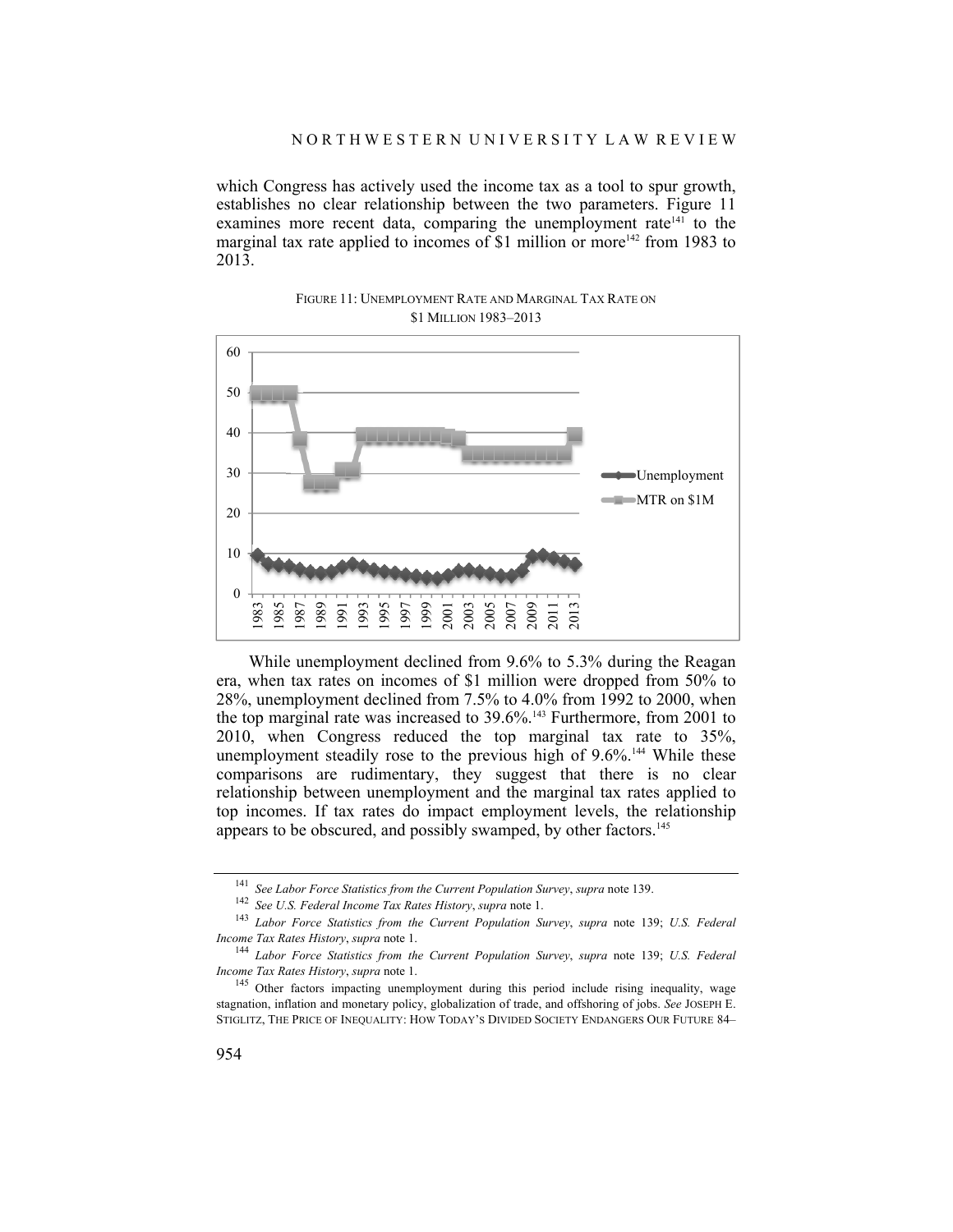Concern about the impact of the income tax on small businesses has arisen from a belief that small businesses drive new job growth. 146 The most recent economic literature suggests, however, that it is not small businesses, but *new* businesses, startup enterprises, that are responsible for private sector job creation.<sup>147</sup> Existing research on the impacts of tax on small business entry and exit provides little guidance on how tax might impact entrepreneurship, unfortunately.<sup>148</sup> Note that the only startups directly impacted by a millionaire surtax would be those generating incomes in excess of \$1 million during the first year of operation, the period in which they are net job creators.<sup>149</sup> Given that startups are not generally profitable for their first several years,150 they would not likely feel any direct impacts from a millionaire surtax. If concerns about enacting a millionaire surtax are based on fears that job growth will be slowed, then research should be focused on the factors that impact the development of startup enterprises.<sup>151</sup>

### CONCLUSION: A RESEARCH AGENDA

During the first fifty years the income tax has been in effect, the primary concerns of policymakers were efficiency (how best to collect revenue without distorting taxpayer behavior), equity (how best to

<sup>85, 238–40</sup> (2012) (describing the rise in unemployment from a decline in aggregate demand and tracing that decline to reduced consumption from wage stagnation, increasing inequality, and monetary policies to keep inflation low); *see also* LINDA LEVINE, CONG. RESEARCH SERV., RL32292, OFFSHORING (OR OFFSHORE OUTSOURCING) AND JOB LOSS AMONG U.S. WORKERS (2012), *available at* http://www.fas.org/sgp/crs/misc/RL32292.pdf (describing rising worker displacement from changing technology, globalization, and outsourcing of labor to offshore companies).

<sup>146</sup> TIM KANE, KAUFFMAN FOUND., THE IMPORTANCE OF STARTUPS IN JOB CREATION AND JOB DESTRUCTION 6 (2010), *available at* http://www.kauffman.org/what-we-do/research/firm-formation-

<sup>&</sup>lt;sup>147</sup> John C. Haltiwanger, Ron S. Jarmin & Javier Miranda, *Who Creates Jobs, Small vs. Large vs. Young* 28–29 (NBER Working Paper Series, Working Paper No. 16300, 2010), *available at*  http://www.nber.org/papers/w16300.pdf ("Firms that are over 10 years old and have more than 500 workers account for about 45 percent of all jobs in the U.S. private sector. In turn, we show that these large, mature firms account for almost 40 percent of job creation and destruction. The share of jobs created and destroyed by different groups of firms is roughly their share of total employment. An important exception in this context is the contribution of firm startups. Firm startups account for only 3 percent of employment but almost 20 percent of gross job creation.").

<sup>&</sup>lt;sup>148</sup> WILLIAM GALE & SAMUEL BROWN, SMALL BUSINESS, INNOVATION AND TAX POLICY: A REVIEW 29–33 (2013), *available at* http://www.brookings.edu/~/media/research/files/papers/2013/04/ small%20business%20tax%20policy%20gale/small%20business%20tax%20policy%20gale.pdf. 149 KANE, supra note 146, at 5 ("A closer analysis presented here indicates that net job growth in

the United States comes from firms less than *one* year old, formally defined as startups. Since the [Business Dynamics Statistics] uses annualized data, . . . it stands to reason that the [transition from when the number of jobs created equals the number destroyed occurs] at the three- to nine-month point after firm founding."). 150 GALE & BROWN, *supra* note 148, at 33. 151 *See, e.g.*, *id.* at 29–33; Haltiwanger et al., *supra* note 147.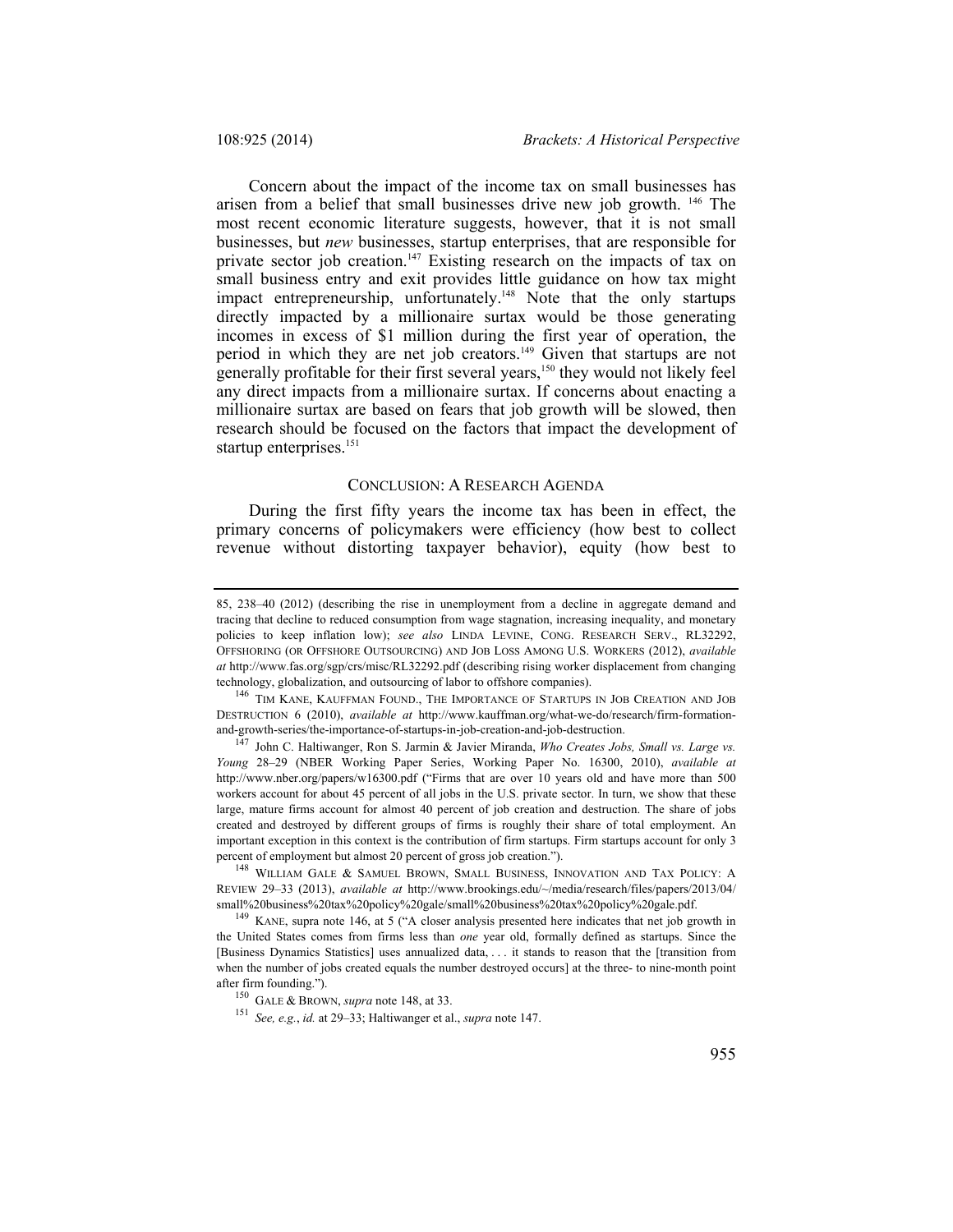distribute the burdens and benefits across the economic classes), and fiscal restraint (how best to balance the budget and reduce the federal debt). Since 1964, however, the income tax has increasingly been used as a Pigouvian tool to spur economic growth. Efficiency has been pursued at the expense of equity,152 as well as fiscal prudence. Whether this is an appropriate tradeoff depends on whether the income tax is an effective mechanism for producing growth. This was the key question in 1964<sup>153</sup> and it remains a key question today. Unfortunately, most tax policy analysis is not directed to answering this question.

A number of economists have taken issue with the way tax policy analysis is performed, arguing that too often it is incomplete.154 To determine whether the government should take an action, policymakers frequently employ cost–benefit analysis, which requires them to evaluate the benefits and costs associated with taking an action and weigh them against the benefits and costs of not taking the action.<sup>155</sup> Typically, on matters of tax policy, however, once economists have argued that a tax policy action will have costs, the analysis ends.<sup>156</sup> The actual efficiency

<sup>152</sup> *See* Emmanuel Saez, Striking It Richer: The Evolution of Top Incomes in the United States (Updated with 2012 Preliminary Estimates) (Sept. 3, 2013) (unpublished manuscript), *available at* http://elsa.berkeley.edu/~saez/. Professor Saez's manuscript is an update to an article by the same title published in 2008. *See* Emmanuel Saez, *Striking It Richer: The Evolution of Top Incomes in the United States*, PATHWAYS, Winter 2008, at 6, *available at* https://www.stanford.edu/group/scspi/\_media/pdf/ pathways/winter\_2008/Saez.pdf.

<sup>&</sup>lt;sup>153</sup> When the Kennedy Administration proposed lower rates to spur demand and stimulate a flagging economy, Richard Musgrave, a Harvard economist and tax policy advisor, cautioned that "any departure from equity must have clear justification in terms of probable effectiveness with regard to growth." WITTE, *supra* note 13, at 159.<br><sup>154</sup> *See, e.g.*, Neil H. Buchanan, *What Is Wrong with Incomplete Tax Policy Analysis*, DORF ON

LAW (Mar. 22, 2012, 1:08 PM), http://www.dorfonlaw.org/2012/03/what-is-wrong-with-incompletetax.html; Paul Krugman, *Too Much Faith in Models, Capital Taxation Edition*, N.Y. TIMES (Mar. 27, 2014, 2:05 PM), http://krugman.blogs.nytimes.com/2014/03/27/too-much-faith-in-models-capitaltaxation-edition/? php=true & type=blogs  $\&$  r=0 ("[T]he case for zero or low taxation of capital income rests on very strong, very unrealistic assumptions—basically perfectly rational intertemporally optimizing agents, with dynasties behaving as if they were infinitely lived individuals. Question those assumptions, and the whole case falls apart. Don't take my word for it—read Peter Diamond and Emmanuel Saez, who also point out that the intertemporal optimizing model of saving is in fact rejected by lots of evidence. . . . [T]he economic case for not taxing capital rests on a stylized model that we know does a bad job of capturing real behavior; the case for taxing capital rests on considerations of equity and concerns about excessive concentration of wealth that are very much grounded in real world observation."); *see also* THOMAS PIKETTY, CAPITAL IN THE TWENTY-FIRST CENTURY 32 (Arthur Goldhammer trans., 2014) ("To put it bluntly, the discipline of economics has yet to get over its childish passion for mathematics and for purely theoretical and often highly ideological speculation, at the expense of historical research and collaboration with the other social sciences. Economists are all too often preoccupied with petty mathematical problems of interest only to themselves. This obsession with mathematics is an easy way of acquiring the appearance of scientificity without having to answer

the far more complex questions posed by the world we live in.").<br><sup>155</sup> JONATHAN GRUBER, PUBLIC FINANCE AND PUBLIC POLICY 206 (3d ed. 2011).<br><sup>156</sup> *Id.* Buchanan suggests training, and, ironically, the incentive structures economists to falter in making reliable economic predictions, such as the financial crisis that led to the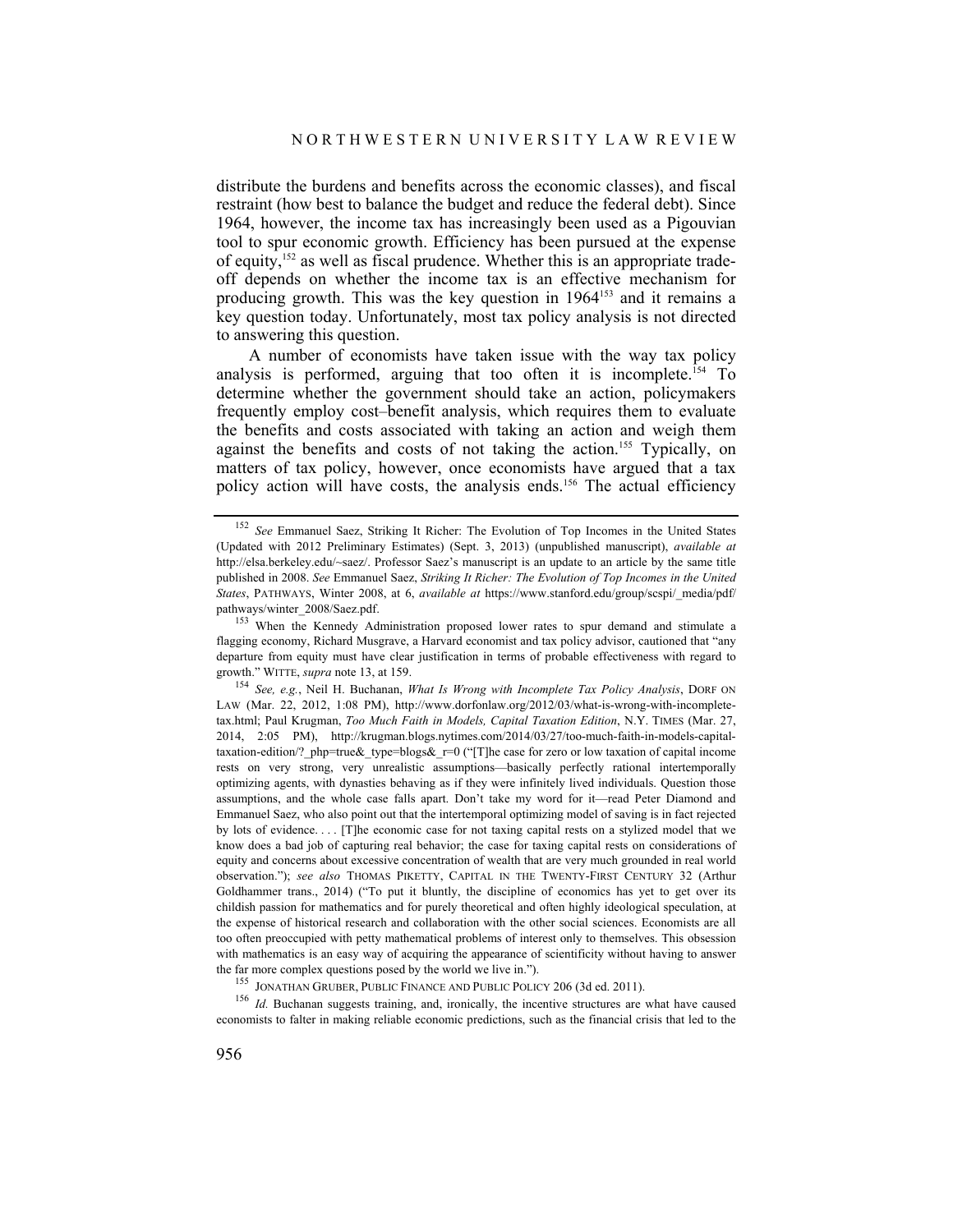losses in employing a tax are not calculated, the value of the governmental activity that tax buys is not evaluated, and the direct effects, the current and future costs of maintaining the status quo, are not assessed.<sup>157</sup> While during most of the 20th Century the dearth of economic data made empirical research challenging, if not impossible,<sup>158</sup> today robust data sets are available<sup>159</sup> and technological advances facilitate their analysis.<sup>160</sup> It is incumbent on tax policy analysts to examine existing data, to provide explanations for deviations from expected outcomes, and to evaluate policy failures. Only by examining historical data, evaluating the actual performance of predictive models, and incorporating lessons learned, can tax scholars enhance their capacity to predict economic outcomes.

Great Recession. Neil H. Buchanan, *Why Are So Many Economists So Unable to Help with the Ongoing Economic Crisis? Understanding What the Economics Profession Rewards and Penalizes*, VERDICT (Feb. 17, 2012), http://verdict.justia.com/2012/02/17/why-are-so-many-economists-so-unable-to-helpwith-the-ongoing-economic-crisis. He argues that economists are trained and evaluated on their ability to generate sophisticated mathematical models that are divorced from real world economic problems, and to direct their research away from inquiries that are practical, policy focused, or empirical. Buchanan also cautions that the profession has abandoned its mission of evaluating economic problems accurately and with integrity in favor of "ignor[ing] or distort[ing] reality [to achieve] ideological ends." *Id.* Others, such as Robert Samuelson, who reported on the U.S. economy throughout the Great Inflation, another significant failure in U.S. economic policy, have argued that economists' dismissal of history and historians' failure to grasp fundamental economic concepts has undermined any comprehensive analysis of the period from 1965 to 1979. ROBERT J. SAMUELSON, THE GREAT INFLATION AND ITS AFTERMATH 42–45 (2008).

<sup>157</sup> *See* Buchanan, *What Is Wrong with Incomplete Tax Policy Analysis*, *supra* note 154. 158 PIKETTY, *supra* note 154, at 11–12. 159 *Id.*

<sup>160</sup> *Id.* at 19–20.